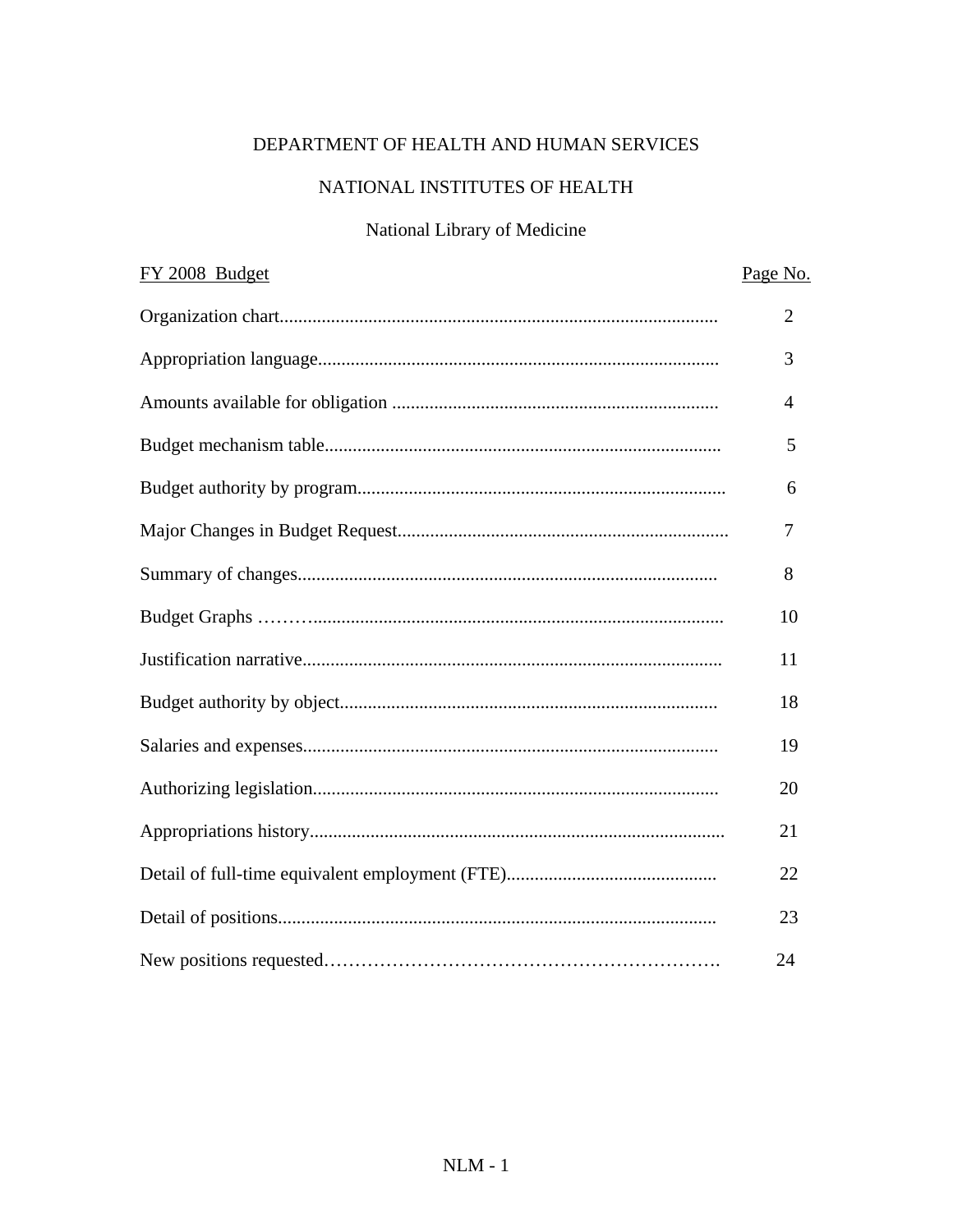### **NATIONAL INSTITUTES OF HEALTH**

#### **NATIONAL LIBRARY OF MEDICINE**

#### **ORGANIZATION STRUCTURE**

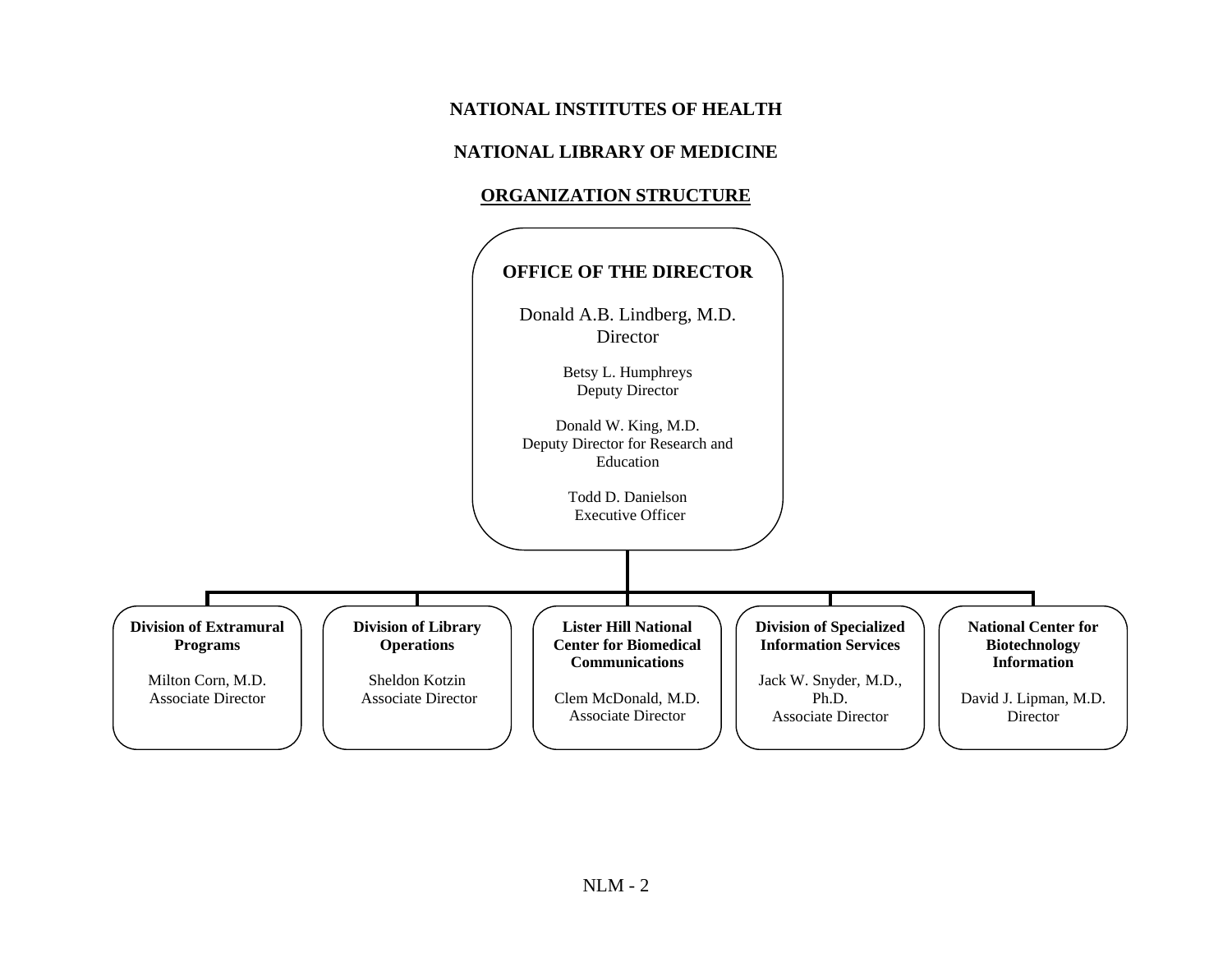#### **FY 2008 Proposed Appropriation Language**

#### **NATIONAL INSTITUTES OF HEALTH**

National Library of Medicine

*For carrying out section 301 and title IV of the Public Health Service Act with respect to health information communications, \$312,562,000 of which \$4,000,000 shall be available until expended for improvement of information systems: Provided, that in fiscal year 2008, the Library may enter into personal services contracts for the provision of services in facilities owned, operated, or constructed under the jurisdiction of the National Institutes of Health: Provided further, that in addition to amounts provided herein, \$8,200,000 shall be available from amounts available under section 241 of the Public Health Service Act to carry out National Information Center on Health Services Research and health Care Technology and related health services.* 

#### **Supplementary Exhibit**

#### **Comparison of Proposed FY 2008 Appropriation Language to Most Recently Enacted Full-Year Appropriations**

#### **NATIONAL INSTITUTES OF HEALTH**

National Library of Medicine

For carrying out section 301 and title IV of the Public Health Service Act with respect to health information communications, \$312,562,000 of which \$4,000,000 shall be available until expended for improvement of information systems: Provided, that in fiscal year 2008, the Library may enter into personal services contracts for the provision of services in facilities owned, operated, or constructed under the jurisdiction of the National Institutes of Health: Provided further, that in addition to amounts provided herein, \$8,200,000 shall be available from amounts available under section 241 of the Public Health Service Act to carry out National Information Center on Health Services Research and health Care Technology and related health services.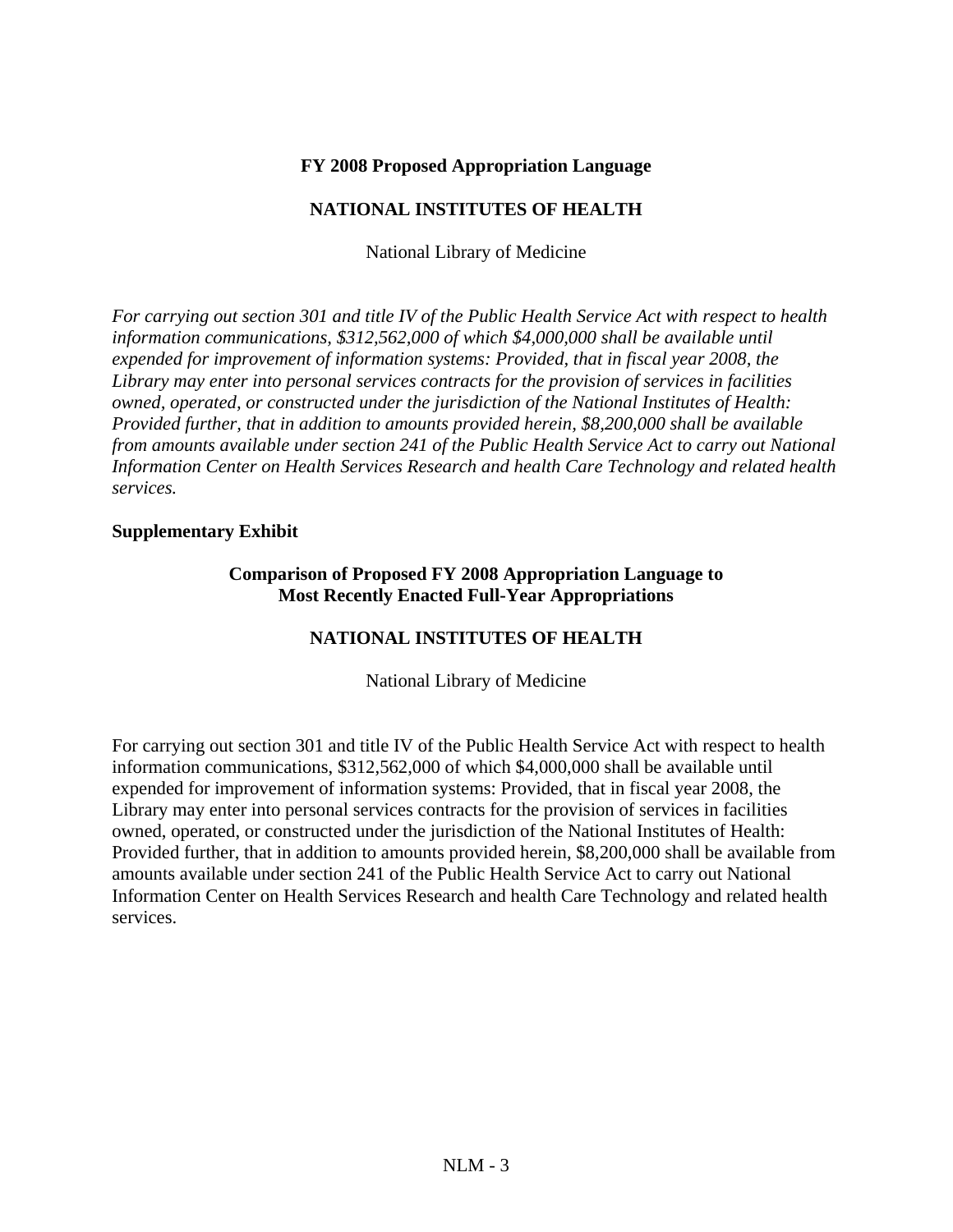# **National Institutes of Health National Library of Medicine**

## **Amounts Available for Obligation 1/**

| Source of Funding                                                                                                                                                   | FY 2006<br>Actual | FY 2007<br><b>Continuing Resolution</b> | FY 2008<br>Estimate |
|---------------------------------------------------------------------------------------------------------------------------------------------------------------------|-------------------|-----------------------------------------|---------------------|
| Appropriation                                                                                                                                                       | \$318,091,000     | \$314,911,000                           | \$312,562,000       |
| <b>Enacted Rescissions</b>                                                                                                                                          | $-3,181,000$      | $\overline{0}$                          | $\boldsymbol{0}$    |
| Subtotal, Adjusted Appropriation                                                                                                                                    | 314,910,000       | 314,911,000                             | 312,562,000         |
| Real Transfer under Roadmap Authority                                                                                                                               | $-2,814,000$      |                                         |                     |
| Real Transfer under Secretary's One-percent<br>transfer authority                                                                                                   | $-216,000$        |                                         |                     |
| Comparative transfer from OD for<br>NIH Roadmap                                                                                                                     | 2,814,000         |                                         |                     |
| Comparative Transfer to NIBIB                                                                                                                                       | $-92,000$         | $-94,000$                               |                     |
| Comparative transfer to OD                                                                                                                                          | $-41,000$         | $-43,000$                               |                     |
| Comparative Transfers to the Office of the<br>Assistant Secretary for Admin. And Mgmt.<br>and to the Office of the<br><b>Assistant Secretary for Public Affairs</b> | $-4,000$          | $-4,000$                                |                     |
| <b>Comparative Transfer to DHHS for PHS</b><br>Historian                                                                                                            | $-480,000$        | $-480,000$                              |                     |
| Subtotal, adjusted budget authority                                                                                                                                 | 314,077,000       | 314,290,000                             | 312,562,000         |
| Unobligated Balance, start of year                                                                                                                                  | 1,000             | 1,000                                   | $\theta$            |
| Unobligated Balance, end of year                                                                                                                                    | $\overline{0}$    | $-1,000$                                | $\overline{0}$      |
| Subtotal, adjusted budget authority                                                                                                                                 | 314,078,000       | 314,290,000                             | 312,562,000         |
| Unobligated balance lapsing                                                                                                                                         | $-159,000$        | $\overline{0}$                          | $\theta$            |
| Total obligations                                                                                                                                                   | 313,919,000       | 314,290,000                             | 312,562,000         |

 $\frac{1}{2}$  Excludes the following amounts for reimbursable activities carried out by this account: FY 2006 - \$17,811,857 FY 2007 - \$18,478,000 FY 2008 - \$18,676,000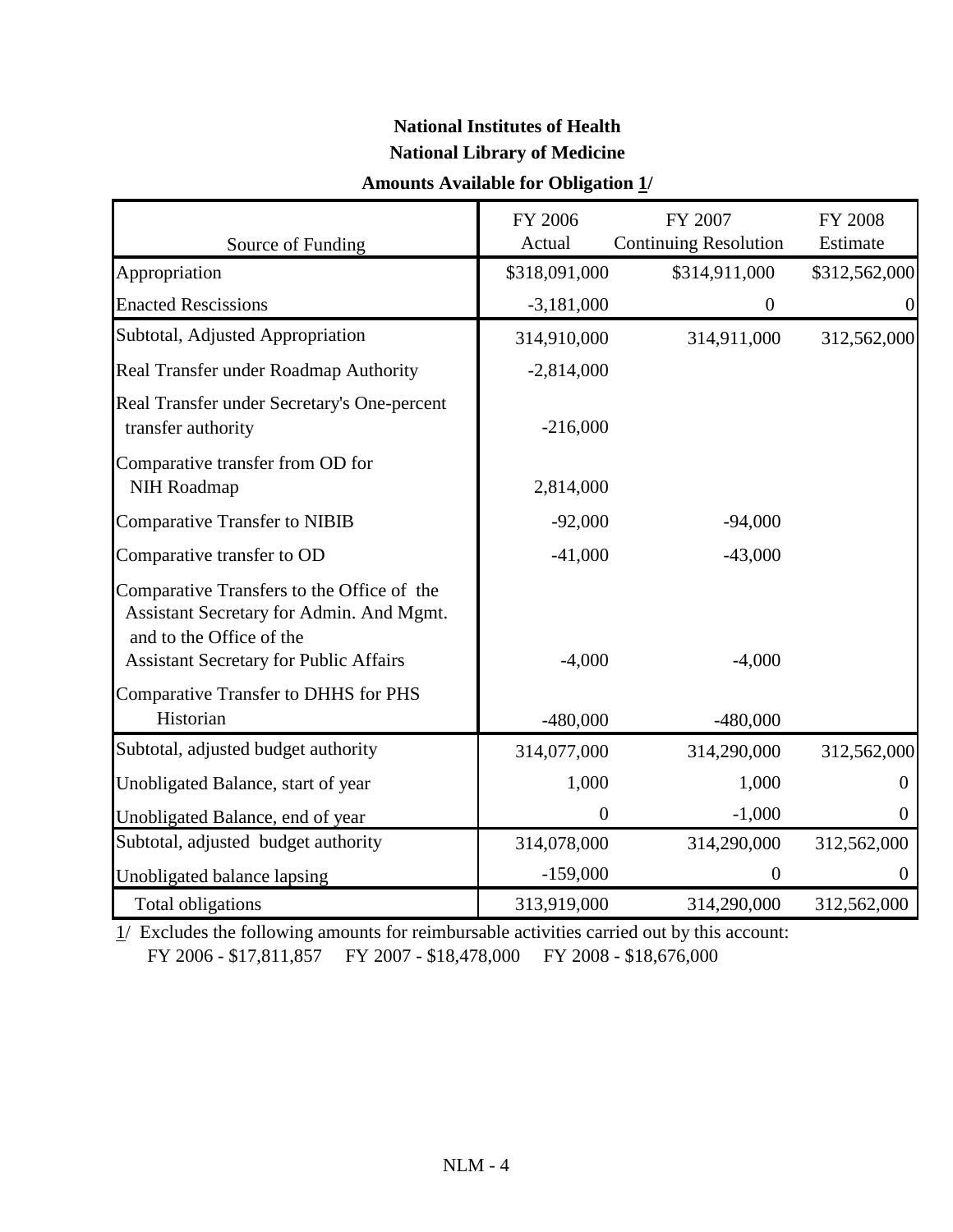## **NATIONAL INSTITUTES OF HEALTH**

## National Library of Medicine

| Budget Mechanism - Total |
|--------------------------|
| (Dollars in Thousands)   |

|                                  |                  | FY 2006  |                 | FY 2007                      |             | <b>FY 2008</b> |                  |            |
|----------------------------------|------------------|----------|-----------------|------------------------------|-------------|----------------|------------------|------------|
| <b>MECHANISM</b>                 |                  | Actual   |                 | <b>Continuing Resolution</b> |             | Estimate       |                  | Change     |
|                                  | No.              | Amount   | No.             | Amount                       | No.         | Amount         |                  | No. Amount |
|                                  |                  |          |                 |                              |             |                |                  |            |
| Grants: 1/                       |                  |          |                 |                              |             |                |                  |            |
| Noncompeting                     | 129              | \$43,296 | 129             | \$43,296                     | 125         | \$43,316       | $-4$             | \$20       |
| Competing                        | 61               | 12,044   | 61              | 12,044                       | 62          | 12,227         | $\mathbf{1}$     | 183        |
| <b>SBIR/STTR</b>                 | 3                | 784      | 3               | 784                          | 5           | 778            | 2                | $-6$       |
| Subtotal, Grants                 | 193              | 56,124   | 193             | 56,124                       | 192         | 56,321         | $-1$             | 197        |
|                                  |                  |          |                 |                              |             |                |                  |            |
| Contracts:                       |                  |          |                 |                              |             |                |                  |            |
| Noncompeting                     | $\boldsymbol{0}$ | $\theta$ | 8               | 12,701                       | 8           | 12,532         | $\boldsymbol{0}$ | $-169$     |
| Competing                        | 13               | 13,123   | 5               | 422                          | 4           | 417            | $-1$             | $-5$       |
| Subtotal, Contracts              | 13               | 13,123   | $\overline{13}$ | 13,123                       | 12          | 12,949         | $-1$             | $-174$     |
|                                  |                  |          |                 |                              |             |                |                  |            |
| Total, Extramural                | 206              | 69,247   | 206             | 69,247                       | 204         | 69,270         | $-2$             | 23         |
|                                  |                  |          |                 |                              |             |                |                  |            |
|                                  | <b>FTEs</b>      |          | <b>FTEs</b>     |                              | <b>FTEs</b> |                |                  |            |
| <b>Intramural Programs:</b>      |                  |          |                 |                              |             |                |                  |            |
| <b>Library Operations</b>        | 322              | 85,594   | 322             | 85,594                       | 322         | 86,928         | $\overline{0}$   | 1,334      |
| Lister Hill Center               | 68               | 56,892   | 68              | 56,890                       | 68          | 52,417         | $\boldsymbol{0}$ | $-4,473$   |
| <b>Biotechnology Center</b>      | 155              | 73,537   | 161             | 73,751                       | 170         | 73,751         | 9                | $\Omega$   |
| Specialized Information          | 35               | 14,186   | 35              | 14,186                       | 35          | 14,124         | $\boldsymbol{0}$ | $-62$      |
| Total, Intramural                | 580              | 230,209  | 586             | 230,421                      | 595         | 227,220        | 9                | $-3,201$   |
|                                  |                  |          |                 |                              |             |                |                  |            |
| Research management and support  | 76               | 11,807   | 76              | 11,808                       | 76          | 11,925         | $\overline{0}$   | 117        |
| NIH Roadmap for Medical Research |                  | 2,814    |                 | 2,814                        |             | 4,147          |                  | 1,333      |
| Total, NLM                       | 656              | 314,077  | 662             | 314,290                      | 671         | 312,562        | $\overline{9}$   | $-1,728$   |

 $1/$  Includes all grants

Includes FTEs which are reimbursed from the NIH Roadmap for Medical Research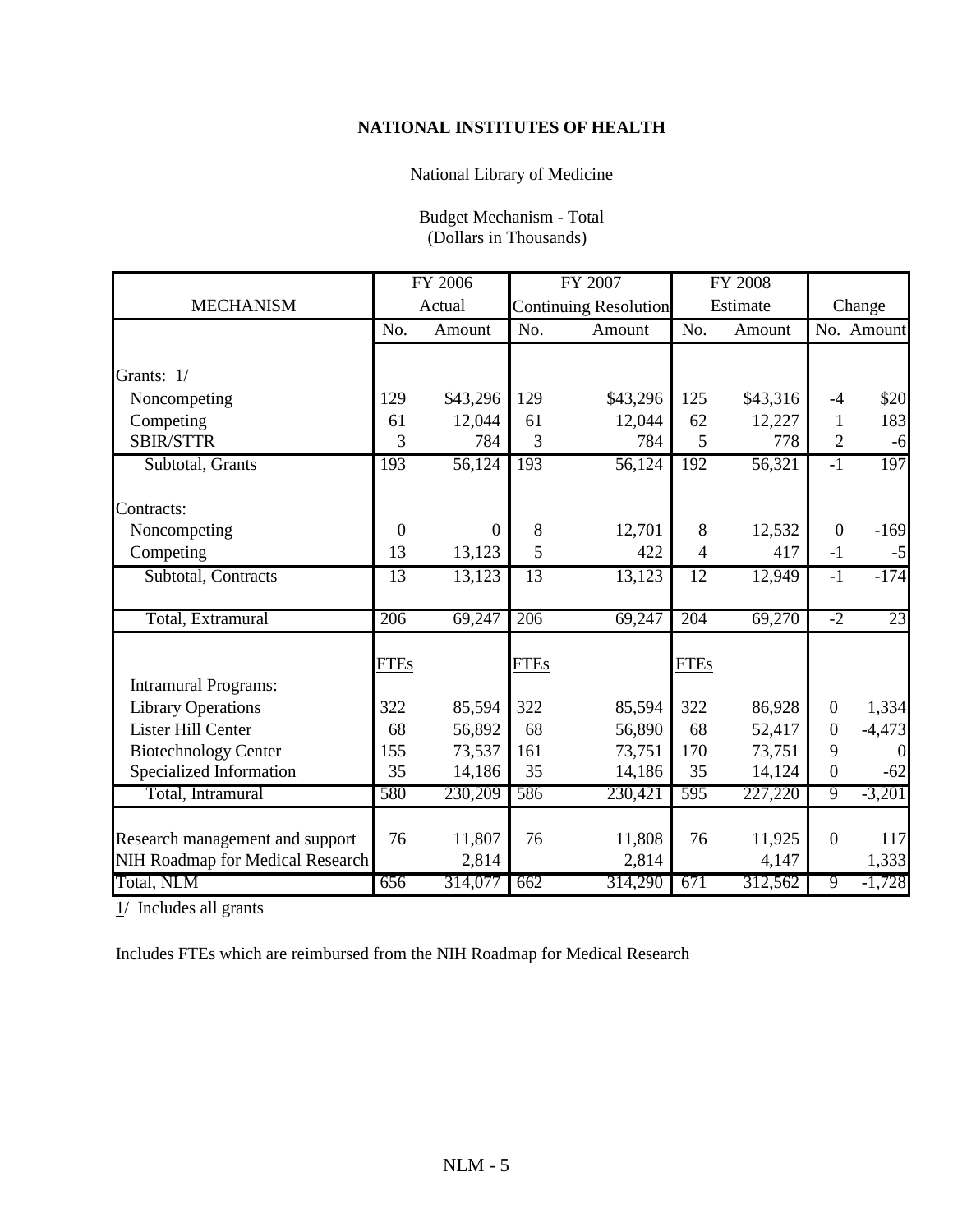NATIONAL INSTITUTES OF HEALTH

# National Library of Medicine<br>Budget Authority by Program (dollars in thousands)

FY 2007

|                                         |               | FY 2004     |                | FY 2005  |      | FY 2006  | FY 2007                      |          |      | FY 2008  |         |          |
|-----------------------------------------|---------------|-------------|----------------|----------|------|----------|------------------------------|----------|------|----------|---------|----------|
|                                         |               | Actual      |                | Actual   |      | Actual   | <b>Continuing Resolution</b> |          |      | Estimate |         | Change   |
| <b>Extramural Research</b>              | FTEs          | Amount      | FTEs           | Amount   | FTEs | Amount   | <b>FTEs</b>                  | Amount   | FTEs | Amount   | FTEs    | Amount   |
| Detail:                                 |               |             |                |          |      |          |                              |          |      |          |         |          |
| Medical Library Assistance              |               | \$39,072    |                | \$39,247 |      | \$38,514 |                              | \$38,514 |      | \$38,003 |         | -511     |
| <b>PHS 301</b>                          |               | 29,797      |                | 29,425   |      | 29,949   |                              | 29,949   |      | 30,489   |         | 540      |
| <b>SBIR/STTR</b>                        |               | 728         |                | 728      |      | 784      |                              | 784      |      | 778      |         | $\circ$  |
| Subtotal, Extramural 1/                 |               | 69,597      |                | 69,400   |      | 69,247   |                              | 69,247   |      | 69,270   |         | 23       |
| Intramural Programs:                    |               |             |                |          |      |          |                              |          |      |          |         |          |
| Detail:                                 |               |             |                |          |      |          |                              |          |      |          |         |          |
| Library Operations                      | 335           | 81,695      | 330            | 84,934   | 322  | 85,594   | 322                          | 85,594   | 322  | 86,928   | 0       | 1,334    |
| Lister Hill Center                      | 78            | 60,674      | 72             | 61,106   | 89   | 56,892   | 68                           | 56,890   | 68   | 52,417   |         | $-4,473$ |
| Biotechnology Center                    | 143           | 71,073      | 148            | 72,273   | 155  | 73,537   | 161                          | 73,751   | 170  | 73,751   | ᡋ       |          |
| Specialized Information                 | 34            | 14,156      | $\overline{5}$ | 14,550   | 35   | 14,186   | 35                           | 14,186   | 35   | 14,124   |         | $-62$    |
| Subtotal, Intramural                    | 590           | 227,598     | 581            | 232,863  | 580  | 230,209  | 586                          | 230,421  | 595  | 227,220  | ó       | $-3,201$ |
| Res. management & support               | $\frac{2}{7}$ | 11,281      | 80             | 10,891   | 76   | 11,807   | 76                           | 11,808   | 76   | 11,925   | $\circ$ | 117      |
| <b>NIH Roadmap for Medical Research</b> |               | $\circ$     |                | 1,992    |      | 2,814    |                              | 2,814    |      | 4,147    |         | 1,333    |
| <b>TOTAL</b>                            | 666           | 08,476<br>3 | 661            | 315,146  | 656  | 314,077  | 662                          | 314,290  | 671  | 312,562  | ó       | $-1,728$ |
| دسمست 11 سور 1 سور 1 سور 1 1 سور 1      |               |             |                |          |      |          |                              |          |      |          |         |          |

 $1/$  Includes all grants

Includes FTEs which are reimbursed from the NIH Roadmap for Medical Research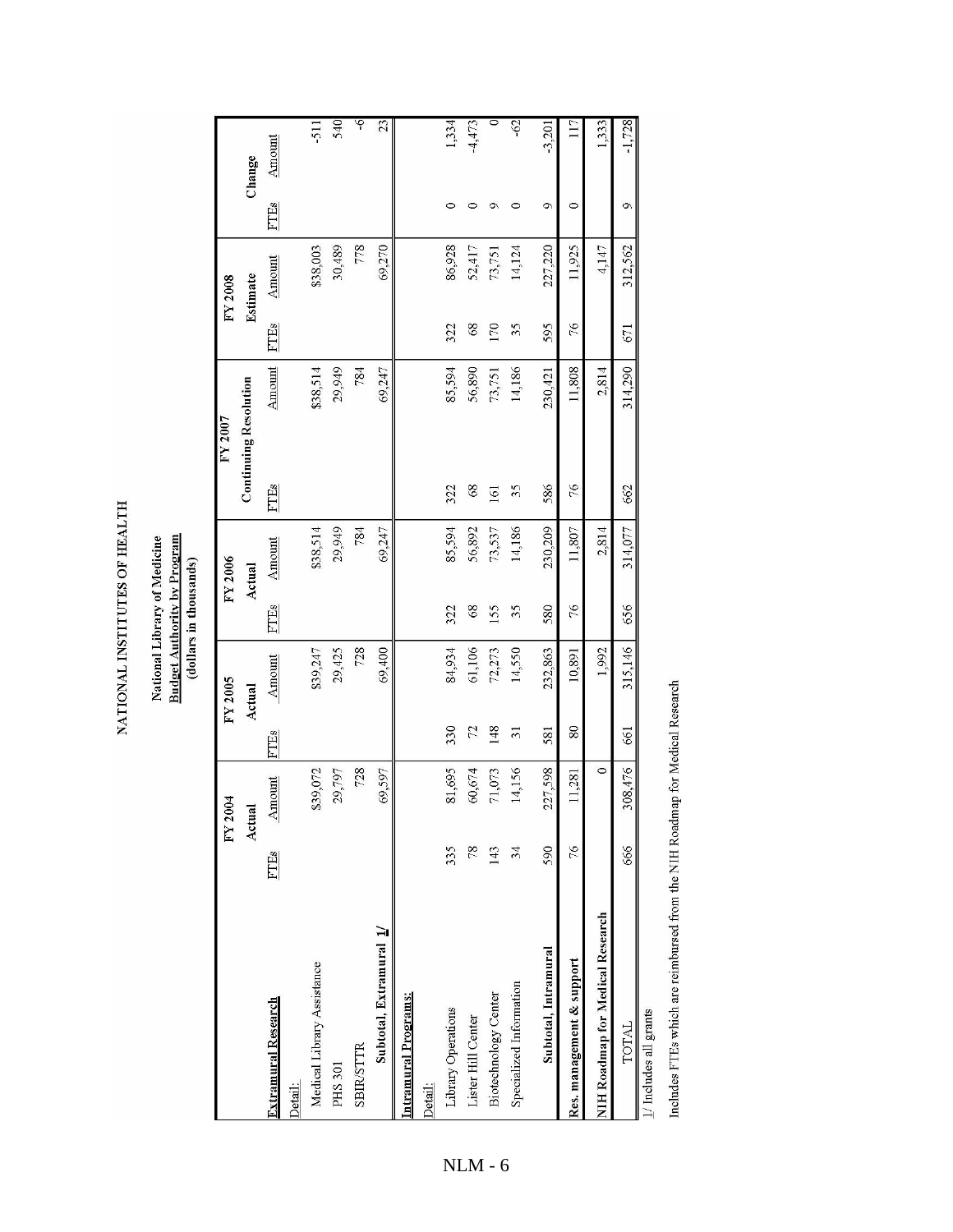#### **Major Changes in the Fiscal Year 2008 Budget Request**

Major changes by budget mechanism and/or budget activity detail are briefly described below. Note that there may be overlap between budget mechanism and activity detail and these highlights will not sum to the total change for the FY 2008 budget request for NLM, which is \$2.228 million less than the FY 2007 Estimate, for a total of \$312.562 million.

Research Careers (+\$.450 million; total \$1.475 million): NLM will support the Pathway to Independence program by funding an additional 5 awards in FY 2008.

Research Project Grants (+\$.500 million; total \$15.750 million): NLM will support 2 additional awards in FY 2008.

NIH Roadmap for Biomedical Research (+\$1.333 million; total \$4.147 million): NLM will continue its support of the NIH Roadmap, an incubator for new ideas and initiatives that will accelerate the pace of discovery, in FY 2008.

Developing Advanced Information Systems, Standards and Research Tools (-\$3.140 million; total \$126.168 million): NLM will initiate fewer new informatics research and development projects. NLM will also work to identify areas of potential savings from existing projects which will allow us to achieve our program goals and accomplishments as outlined in the Justification Narrative for this activity.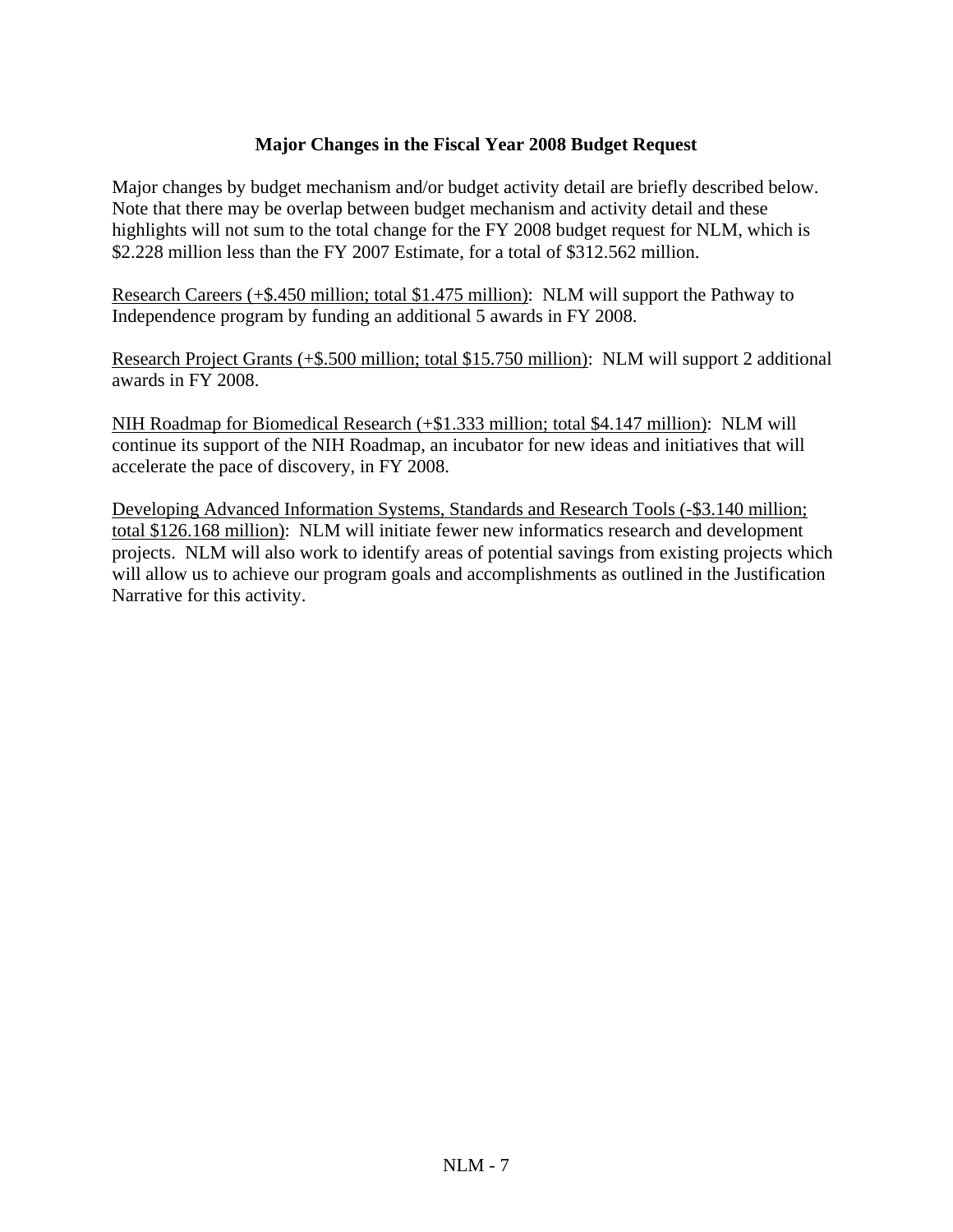# **NATIONAL INSTITUTES OF HEALTH National Library of Medicine Summary of Changes**

| FY 2007 Continuing Resolution               |             |                              |             | \$314,290,000           |
|---------------------------------------------|-------------|------------------------------|-------------|-------------------------|
| FY 2008 Estimated Budget Authority          |             |                              |             | 312,562,000             |
| Net change                                  |             |                              |             | $-1,728,000$            |
|                                             |             | FY 2007                      |             |                         |
|                                             |             | <b>Continuing Resolution</b> |             | <b>Change from Base</b> |
|                                             |             | <b>Budget</b>                |             | <b>Budget</b>           |
| <b>CHANGES</b>                              | <b>FTEs</b> | Authority                    | <b>FTEs</b> | Authority               |
| A. Built-in:                                |             |                              |             |                         |
| 1. Intramural research:                     |             |                              |             |                         |
| a. Annualization of January                 |             |                              |             |                         |
| 2007 pay increase                           |             | \$62,766,000                 |             | \$414,000               |
| b. January 2008 pay increase                |             | 62,766,000                   |             | 1,423,000               |
| c. Two extra days of pay                    |             | 62,766,000                   |             | 483,000                 |
| d. Payment for centrally furnished services |             | 11,444,000                   |             | 114,000                 |
| e. Increased cost of laboratory supplies,   |             | 0                            |             | $\theta$                |
| materials, and other expenses               |             | 162,214,000                  |             | 2,253,084               |
| Subtotal                                    |             |                              |             | 4,687,084               |
| 2. Research Management and Support:         |             |                              |             |                         |
| a. Annualization of January                 |             |                              |             |                         |
| 2007 pay increase                           |             | \$8,559,000                  |             | \$57,000                |
| b. January 2008 pay increase                |             | 8,559,000                    |             | 194,000                 |
| c. Two extra days of pay                    |             | 8,559,000                    |             | 66,000                  |
| d. Payment for centrally furnished services |             |                              |             |                         |
| e. Increased cost of laboratory supplies,   |             |                              |             |                         |
| materials, and other expenses               |             | 3,310,000                    |             | 109,000                 |
| Subtotal                                    |             |                              |             | 426,000                 |
| Subtotal, Built-in                          |             |                              |             | 5,113,084               |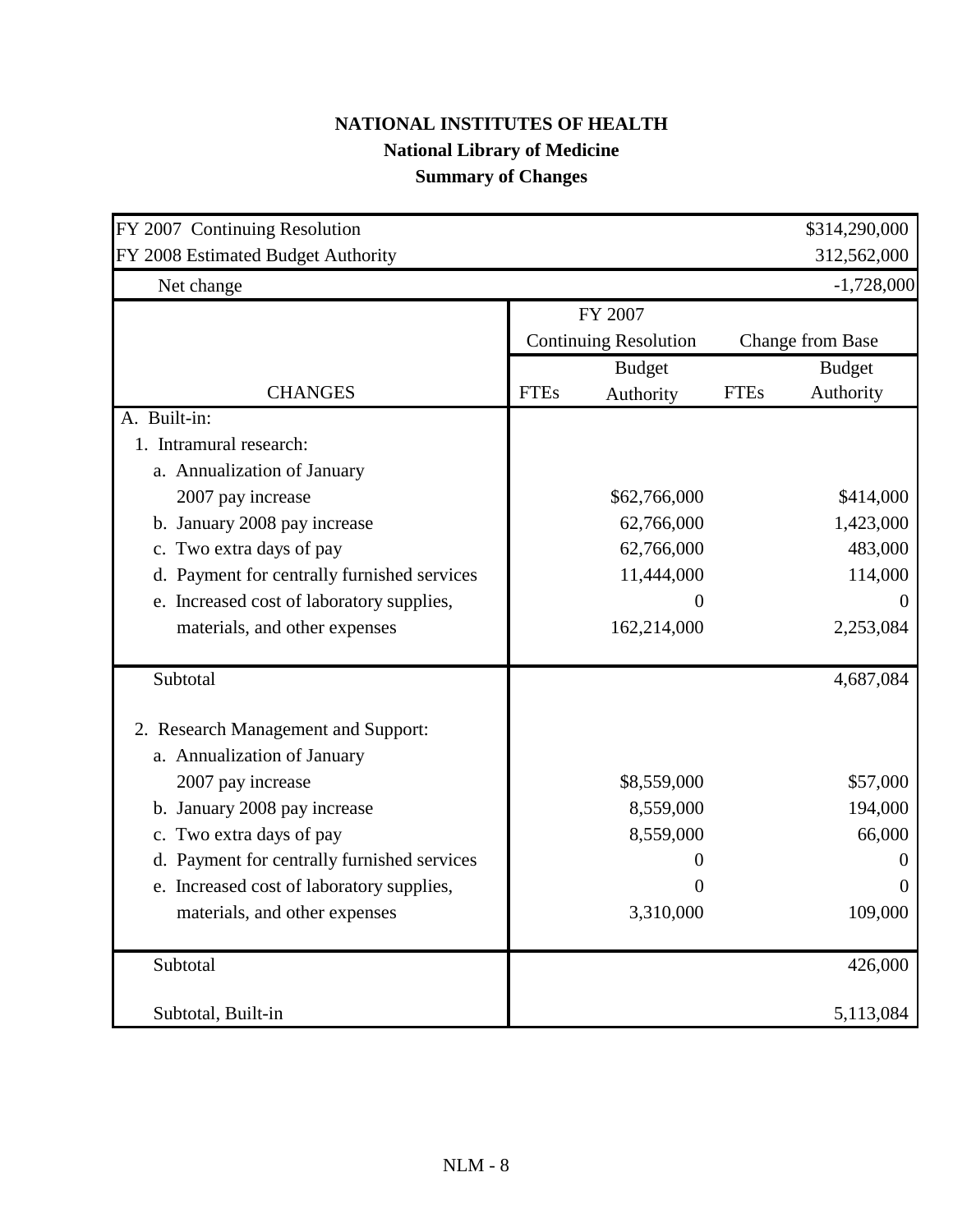## **Summary of Changes--continued**

|                                       |                  | 2007                         |                  |                  |
|---------------------------------------|------------------|------------------------------|------------------|------------------|
|                                       |                  | <b>Continuing Resolution</b> |                  | Change from Base |
| <b>CHANGES</b>                        | No.              | Amount                       | No.              | Amount           |
| B. Program:                           |                  |                              |                  |                  |
| 1. Research project grants:           |                  |                              |                  |                  |
| a. Noncompeting                       | 129              | \$43,296,000                 | (4)              | 20,000           |
| b. Competing                          | 61               | \$12,044,000                 | 1                | 183,000          |
| c. SBIR/STTR                          | 3                | 784,000                      | $\overline{2}$   | $-6,000$         |
| Total                                 | 193              | 56,124,000                   | (1)              | 197,000          |
| 2. Research centers                   | $\boldsymbol{0}$ | $\overline{0}$               | $\boldsymbol{0}$ | $\boldsymbol{0}$ |
| 3. Other research                     | $\overline{0}$   | $\overline{0}$               | $\overline{0}$   | $\boldsymbol{0}$ |
| 4. Research training                  | $\mathbf{0}$     | $\overline{0}$               | $\mathbf{0}$     | $\overline{0}$   |
| 5. Research and development contracts | 13               | 13,123,000                   | (1)              | $-174,000$       |
| Subtotal, extramural                  |                  |                              |                  | 23,000           |
|                                       | <b>FTEs</b>      |                              | <b>FTEs</b>      |                  |
| 6. Intramural research                | 586              | 230,421,000                  | 9                | $-7,771,201$     |
| 7. Research management and support    | 76               | 11,808,000                   | $\overline{0}$   | $-425,883$       |
| 8. Cancer control and prevention      | $\overline{0}$   | $\overline{0}$               | $\boldsymbol{0}$ | $\boldsymbol{0}$ |
| 9. Construction                       |                  | $\overline{0}$               |                  | $\overline{0}$   |
| 10. Buildings and Facilities          |                  | $\boldsymbol{0}$             |                  | $\boldsymbol{0}$ |
| 11. NIH Roadmap for Medical Research  | $\boldsymbol{0}$ | 2,814,000                    | $\boldsymbol{0}$ | 1,333,000        |
| Subtotal, program                     |                  | 314,290,000                  |                  | $-6,841,084$     |
| Total changes                         | 662              |                              | 9                | $-1,728,000$     |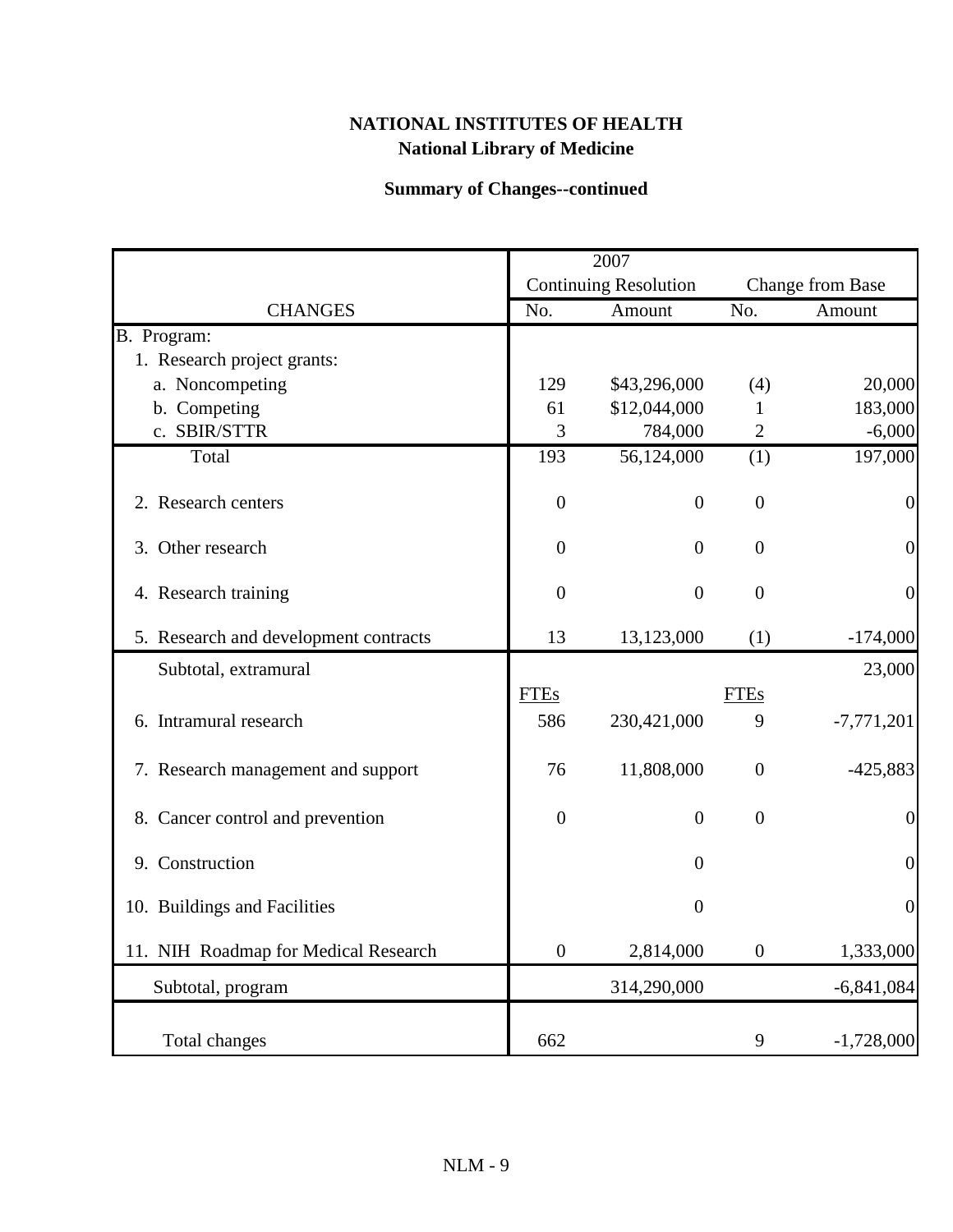### **Fiscal Year 2008 Budget Graphs**



#### History of Budget Authority and FTEs:

Distribution by Mechanism:

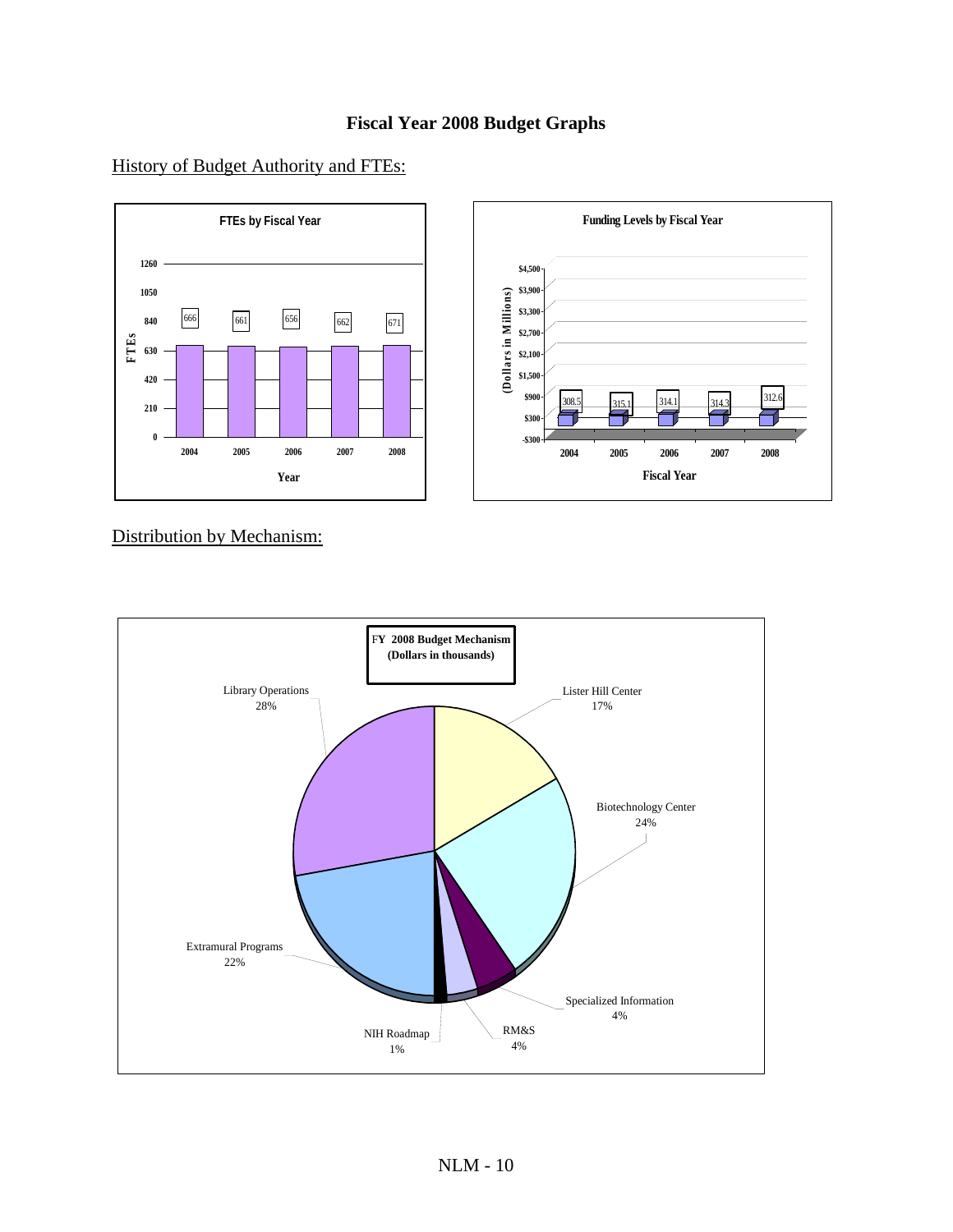#### **Justification National Library of Medicine**

| <b>Authorizing Legislation:</b> | amended          | Section 301 and Title IV of the Public Health Service Act, as |               |
|---------------------------------|------------------|---------------------------------------------------------------|---------------|
| <b>Budget Authority:</b>        |                  |                                                               |               |
| <b>FY 2006</b>                  | FY 2007 Estimate | <b>FY 2008</b>                                                | Increase or   |
| Actual                          |                  | Estimate                                                      | Decrease      |
| <b>FTE</b>                      | ВA               | <b>FTE</b>                                                    | <b>FTE</b>    |
| BA                              | <b>FTE</b>       | BA                                                            | ВA            |
| \$314,910,000                   | \$314,290,000    | \$312,562,000                                                 | $-$1,728,000$ |
| 656                             | 662              | 671                                                           | $+9$          |

This document provides justification for the Fiscal Year 2008 activities of the National Library of Medicine (NLM), including HIV/AIDS activities. Details of the FY 2008 HIV/AIDS activities are in the "Office of AIDS Research (OAR) section of the Overview. Details on the NIH Roadmap for Medical Research are located in the Overview, Volume One.

#### **DIRECTOR'S OVERVIEW**

The National Library of Medicine is the world's largest library of the health sciences and the developer of electronic information services that deliver trillions of bytes of data to millions of users every day. The Library's services play a pivotal role in translating research into practice. Begun in 1836, the NLM applies its resources broadly to the advancement of medicine and the public's health by:

- acquiring, organizing, and preserving the world's scholarly biomedical literature;
- equalizing access to biomedical and health information across the country in partnership with the 5,800-member National Network of Libraries of Medicine;
- serving, via its National Center for Biotechnology Information, as an international focal point for building, curating, and providing sophisticated access to molecular biology and genomic data, including those from the Human Genome project and NIH Roadmap initiatives;
- creating and providing sophisticated information services in toxicology and environmental health, health services research, and public health;
- conducting advanced research and development in computational biology and in knowledge representation, health information technology standards, information retrieval, natural language processing, decision support, and imaging; and
- through grants and contracts, supporting advanced biomedical informatics and health information technology research and training.

The Library has extensive Web-based information resources for the scientific community, health professionals, and the general public. Information about and links to all these services are available at www.nlm.nih.gov.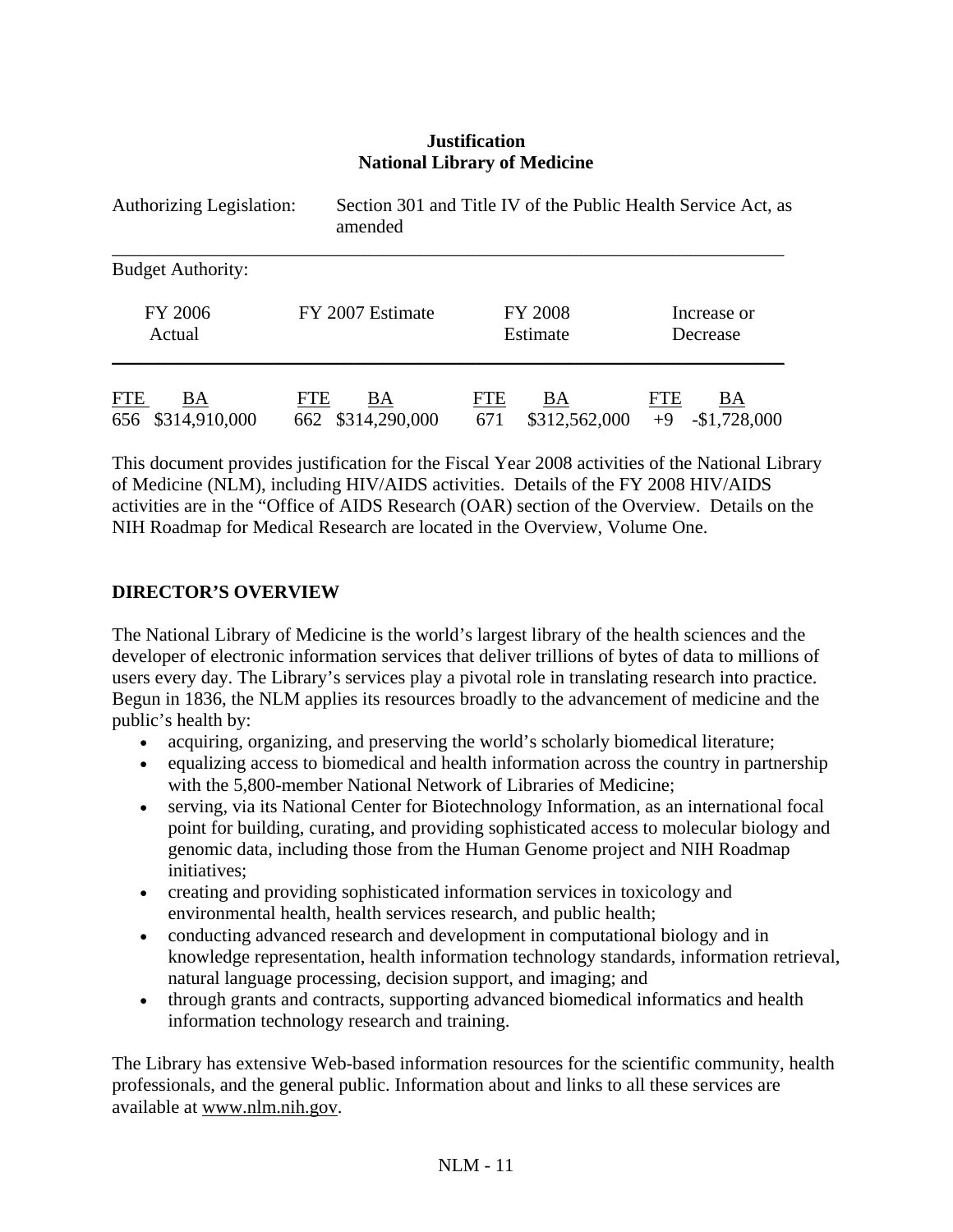Rapid change is the hallmark of the contemporary society in which NLM carries out its mission. From iPods to YouTube to Wikipedia—who knows what "next newest" thing will be? In fact, the NLM has just engaged more than 100 outside experts and public representatives from its diverse constituent groups in an ambitious round of long range planning that attempted to identify the new scientific, medical, technical, social, and economic developments that may impact how the Library carries out its mission. If NLM is to maintain its role as a trusted information resource and a positive force for the translation of biomedical science into improved clinical care and public health, it must weigh these influences and turn them to maximum benefit for scientists, health professionals, and the public.

The Library's recently released long range plan for 2006–2016 presents a vision that expands on the NLM's already important role in supporting biomedical science (such as with genomic information), health care delivery (for example, in the development of electronic health records), reduction of health disparities and health illiteracy, and public safety (such as rapid information in the face of disasters or epidemics).

The plan has four broad goals. The first is an updated formulation of what the National Library of Medicine has been striving for more than 150 years: to connect people in a seamless, uninterrupted manner to the expanding body of biomedical data, medical knowledge, and health information. Ensuring access during disasters and emergencies will require a new focus on disaster information management research. The second goal is to provide trusted information services that specifically promote health literacy and reduce health disparities. The third goal is to integrate disparate sources of biomedical, clinical, and public health information to actually promote scientific discovery and to speed the translation of research into practice. The fourth goal is to ensure that there is a strong workforce of experts to conduct the biomedical informatics research and build the innovative information services necessary to reach the first three goals.

In 1986, the Library published a predecessor 20-year plan that has proved to be an immense help in setting priorities and allocating resources. The 1986 plan led directly to the establishment of the National Center for Biotechnology Information at NLM in 1988. Supplemental reports in the years following addressed specific topical areas, such as outreach to underserved health professionals and electronic imaging, that required a fresh look due to dramatic changes in the social and technological landscape in which the NLM operates and also led to major new programs, including the innovative Visible Human Project.

Likewise, the new plan will provide a foundation for program decisions as NLM focuses on the rapidly growing corpus of genomic measurements and data; the increasing appetite of patients, families, and the public for access to improved understanding of information relevant to personal health and health care; and effective integration of libraries into community disaster management activities. Careful planning and visionary thinking are critical if the Library is to prepare wisely for the future and to justify the support of the American public.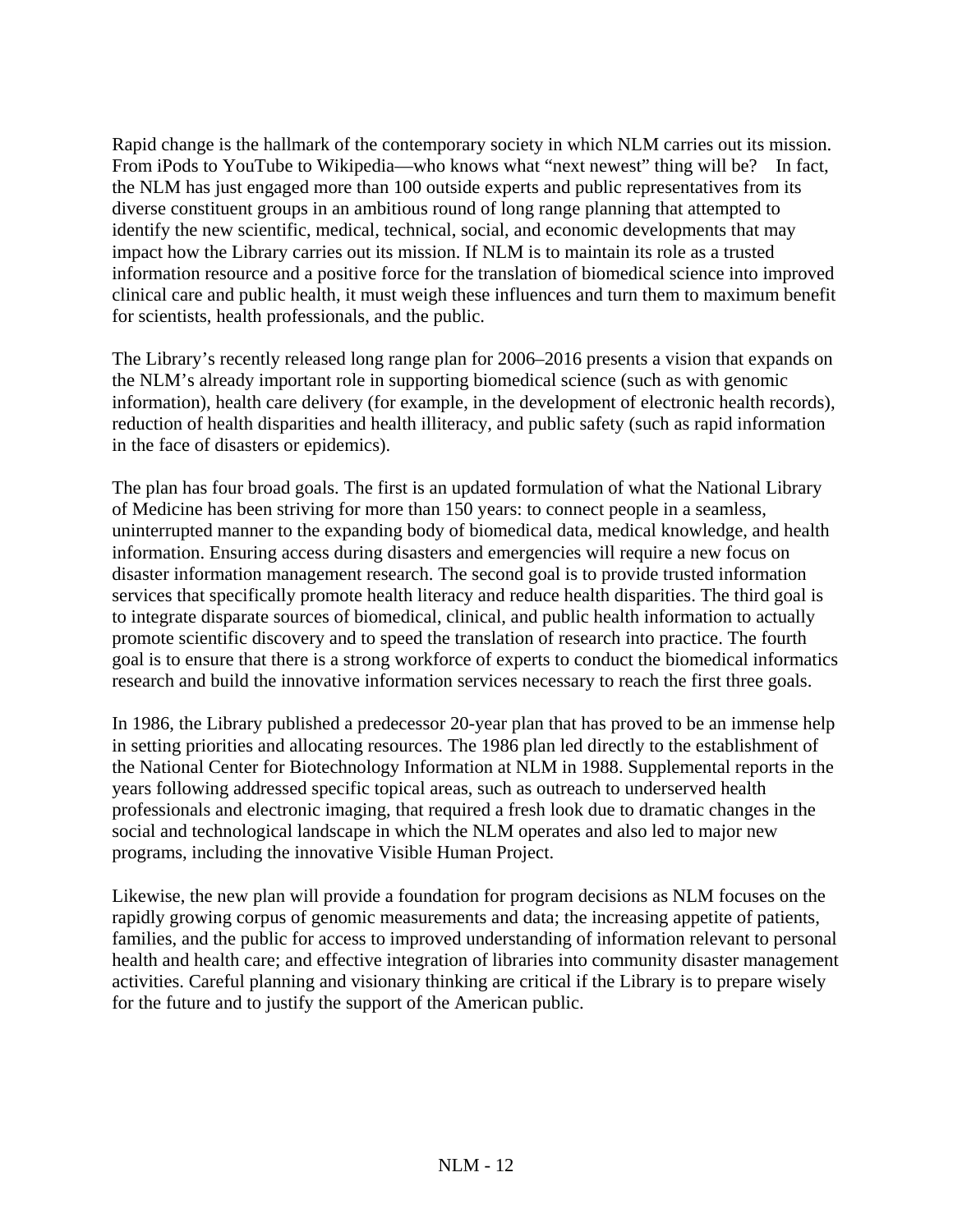#### **FY 2008 Justification by Activity Detail**

**Overall Budget Policy:** NLM's highest priorities are maintaining the quality and integrity of its national library and information services. These activities are the focus of NLM's intramural programs and account for three fourths of NLM's budgetary resources. The work includes both building and maintaining the collection of biomedical literature and building and providing access to specialized information services in areas including genomic research information, toxicology, environmental, consumer health for health professionals and consumers. In the extramural program, NLM will continue to provide access to biomedical and health information in partnership with the 5800-member National Network of Libraries of Medicine and support it's broad grant programs including a substantial investment in informatics research and training.

#### **Intramural Activity Details**

#### **Delivering Reliable, High Quality Biomedical and Health Information Services:**

The core of the National Library of Medicine is its expanding collection of eight million biomedical books, journals, and other materials. The Library Operations staff acquires the materials, produces authoritative electronic databases that describe their contents, preserves them, and makes them available, both onsite and through electronic delivery mechanisms across the country and around the world. NLM also has an outstanding historical collection of rare books, manuscripts, and images. These collections, the extensive and sophisticated information processing methods introduced by the Library form the base of NLM's current programs. They are critical to the future services envisioned in the Long Range Plan. Redundant high speed telecommunications, advanced computer security measures, and remote backup systems ensure uninterrupted access to NLM's essential services.

Budget Policy: The FY 2008 budget estimate is \$97,490,000, an increase of \$415,000 or .4 percent over the FY 2007 estimate. In FY 2008, the Library will concentrate on maintaining its current high level of services and, where possible, enhance and expand them. Medline/PubMed is the most heavily used of NLM's information services. It is estimated that there will be more than one *billion* searches of the 16 million records for journal articles in Medline/PubMed by professional and public users around the world in 2007. Acquiring and indexing more than 600,000 articles is just part of what it will take to keep this database up to date; NLM has also begun a "discovery" initiative to introduce changes to the system that will make it easier for users to find the information they need. It was the heavy use of Medline/PubMed by the general public that prompted the Library, in 1998, to create MedlinePlus. MedlinePlus contains a great range of information written and formatted for consumers. Keeping it current with new information (in both English and Spanish) from NIH and other reliable sources, and adding features to enhance its usefulness, are high priorities for NLM in FY 2008. The NLM has other databases heavily used by the public that will require maintenance and expansion: ClinicalTrials.gov, NIHSeniorHealth.gov, Household Products Database, Genetics Home Reference, and a series of databases dealing with toxicology and the environment.

**Promoting Public Awareness and Access to Information:** With all these unique information resources, the Library must engage in outreach to let people know what is available—not only to biomedical researchers, health professionals, and librarians, but also to patients, families, and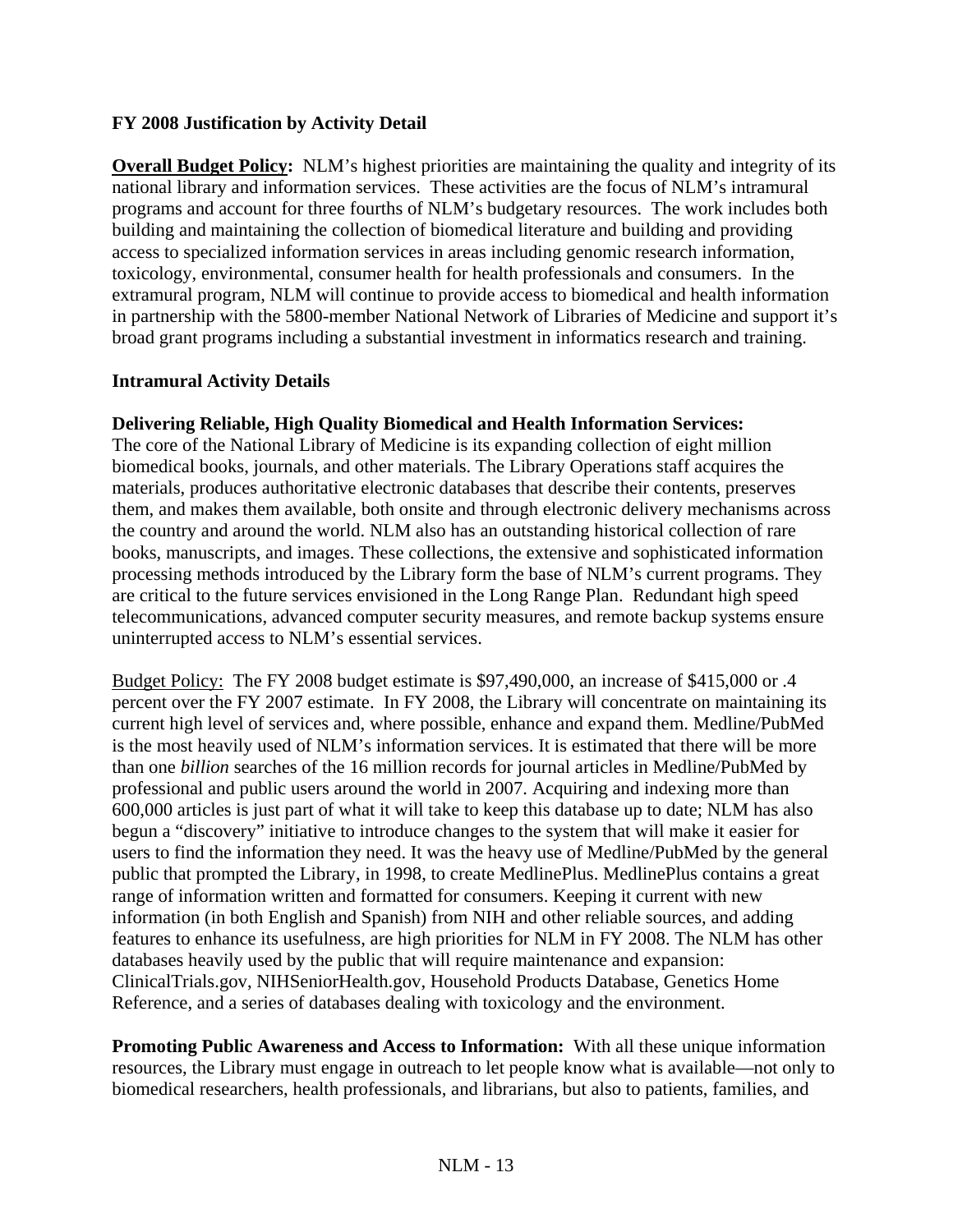other members of the public—including the Spanish-speaking public. To improve access to high quality health information, NLM makes heavy use of formal partnerships, such as the National Network of Libraries of Medicine (see box), Partners in Information Access for the Public Health Workforce, and Historically Black Colleges and Universities, and informal partnerships, such as the Information Rx program to promote MedlinePlus usage by encouraging physicians to write "information prescriptions" for their patients.

The Friends of the National Library of Medicine are also a key resource in increasing visibility and use of NLM services. The Friends have recently partnered with the Library to develop a new magazine, *NIH MedlinePlus*, sent to physicians' offices so patients in the waiting room can browse the latest health information from the NIH. Congress has encouraged NLM in this endeavor and the magazine was introduced at an event in the U.S. Capitol in September 2006. In addition to increasing awareness and use, an important objective in NLM's outreach activities is to learn from users of our services whether they are finding the information they need and how existing services can be expanded and improved to serve them better.

Budget Policy: The FY 2008 budget estimate is \$17,388,000 the same as the FY 2007 estimate. In FY 2008, NLM will continue its outreach programs with a special emphasis on those aimed at underserved and minority populations. As recommended by the Long Range Plan, NLM will develop and test innovative outreach methods, including infrastructure improvements (for example, PDAs, intelligent agents, and network techniques) to "enable ubiquitous health information access in homes, schools, public libraries, and work places". Also as recommended in the plan, the Library will continue to use its major historical exhibitions as a means for improving science and health literacy and promoting interest in biomedical careers, as well as increasing awareness and use of NLM information services.

#### Portrait of a Program: **National Network of Libraries of Medicine**

FY 2007 Level: \$12,701,000 FY 2008 Level: \$12,532,000 Change: -\$169,000

The 5,800 member institutions of the National Network of Libraries of Medicine are valued partners in helping to ensure that health information—including NLM's many services—is available to scientists, practitioners, and the public. The Network comprises eight Regional Medical Libraries, 120 "resource libraries" primarily at schools of the health sciences, hospital libraries, and an increasing number of public libraries and community-based organizations that serve as health information portals. Together they form an efficient way to ensure that published research results are easily and efficiently accessible by scientists, health professionals, and the public. Member institutions staff exhibits at public and professional meetings, conduct a variety of orientation and training courses, and develop partnerships with community organizations to improve access to health information for underserved populations. The Network is a key player in the MedlinePlus "Go Local" service begun in 2003, when NLM responded to the expressed need of users for information about services in their community as an adjunct to the nationally applicable health information in MedlinePlus. To create and maintain "Go Local" NLM is partnering with medical and other libraries in the Network that have access to lists of local services such as hospitals, clinics, support groups, and community-based organizations. There is Go Local coverage for more than one quarter of the U.S. population and continuing to expand this reach is an important goal for the Library in FY 2008. Savings will be achieved as part of the ongoing review and evaluation of the program's operations and by identifying opportunities for collaboration between the member institutions.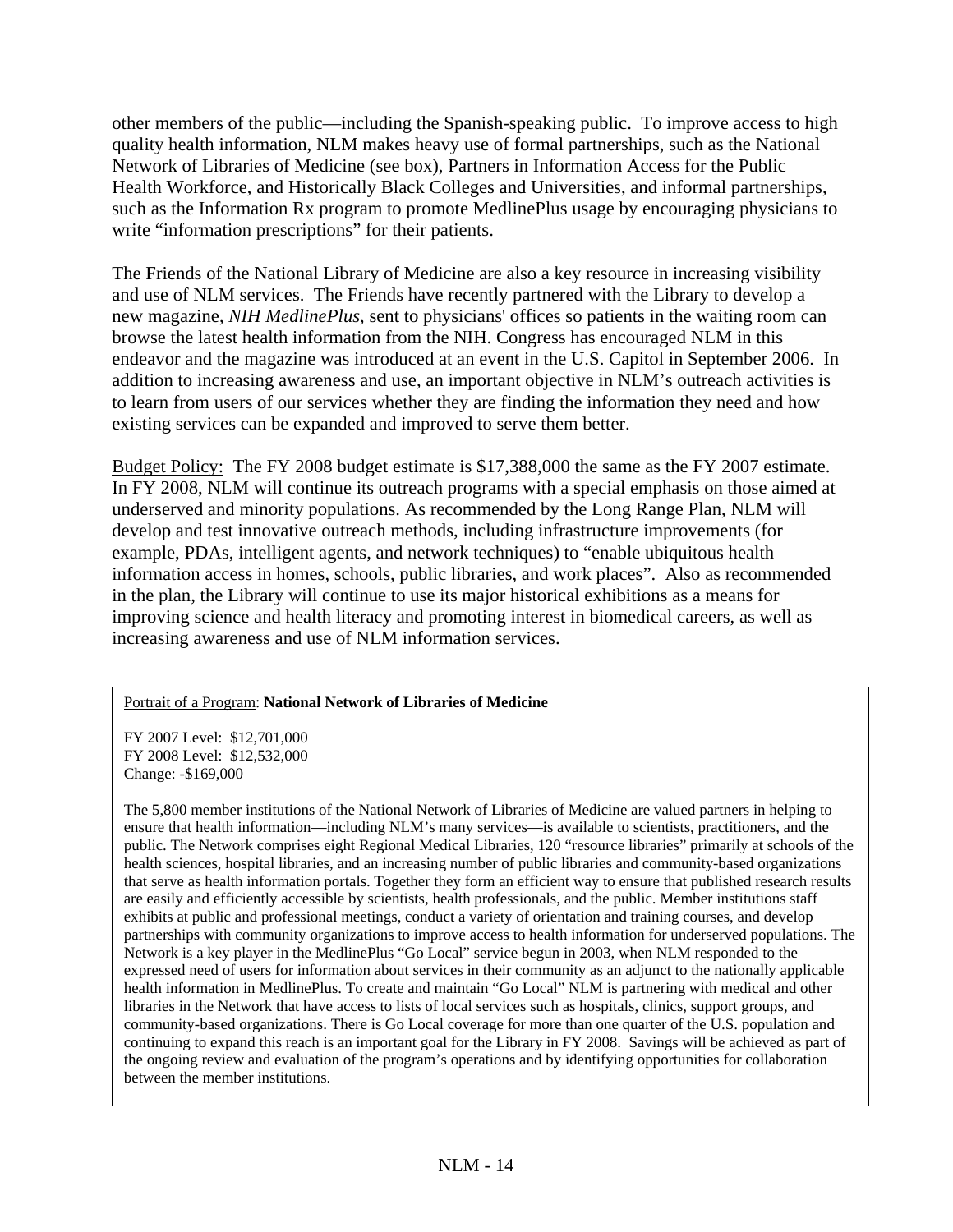**Developing Advanced Information Systems, Standards, and Research Tools:** The National Library of Medicine's heavily used information services are a result of a long tradition of research and development that results in the creation of advanced information systems. Today, the Library has two vibrant organizations that conduct advanced research and development on different aspects of biomedical communication—the Lister Hill National Center for Biomedical Communications (LHC) and the National Center for Biotechnology Information (NCBI). The LHC, established by Congress in 1968, conducts and supports research in such areas as the dissemination, processing, and use of high quality imagery, medical language processing, highspeed access to biomedical information, the development and dissemination of health information technology standards, and advanced technology for emergency and disaster management. The NCBI, created by the Congress in 1988, conducts research and development on the representation, storage, integration, retrieval, and display of biological data, literature, and knowledge; provides an integrated, one-stop, genomic information infrastructure for biomedical researchers at NIH and around the world; and uses the databases and systems it creates in advanced computational biology research.

Budget Policy: The FY 2008 budget estimate is \$127,501,000, a decrease of \$3,761,000 or a 3.9 percent decrease from the FY 2007 estimate. In accordance with the Long Range Plan, NLM's research divisions will engage in critical research and development projects that are important to today's scientific community and that will have even greater influence in the future. In addition to NCBI's activities (see box), NLM intramural researchers will continue to pursue disaster management information research in partnership with the NIH Clinical Center, the Department of Defense, and Suburban Hospital; to develop advanced imaging tools for cancer diagnosis in cooperation with the National Cancer Institute; and to work with NIH-funded Clinical and Translational Research Centers on health data standardization issues. Other major intramural research priorities will be: digital publications - including automated indexing, image analysis, digital preservation, and special issues associated with interactive publications; "Next Generation" electronic health records - including clinical imaging tools, health data standards, extraction of actionable information from clinical text, research use of large aggregations of clinical data, and the Unified Medical Language system; and advanced representations of biomedical knowledge that can interact effectively with electronic health records - including representation of the summarized results of clinical trials and structured drug and test information that facilitates decision support. The Library will continue to serve as an HHS coordinating center for standard clinical vocabularies and to support, develop, or license for USwide use key clinical vocabularies, including SNOMED CT®. NLM will initiate fewer new informatics research and development projects. NLM will also work to identify areas of potential savings from existing projects. Additionally, the Office of the Public Health Service Historian is being transferred to the Office of the Secretary.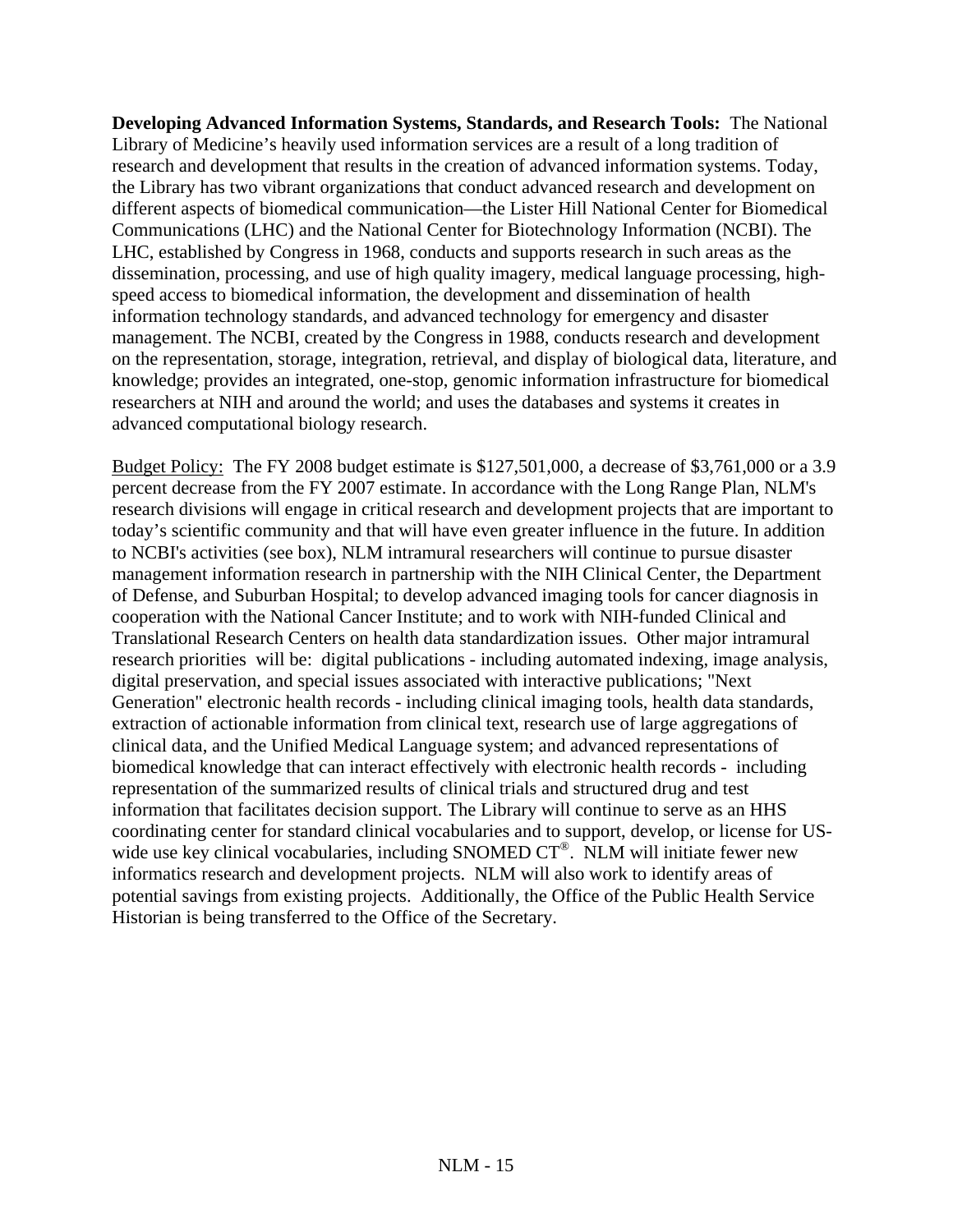#### Portrait of a Program: **National Center for Biotechnology Information (NCBI)**

FY 2007 Level: \$73,751,000 FY 2008 Level: \$73,751,000 Change: \$0

The creation of the NCBI in 1988 has proved to be a boon to the global scientific community. The Center, whose Web sites are accessed several million times a day, is today at the hub of international trafficking in genomic information. GenBank (DNA sequence data) and PubMed/MEDLINE (records for 16 million scientific articles) are the most widely known of its services, but the NCBI provides a wide array of genomic and sequence data and is a valued collaborator of virtually every Institute and Center on the NIH campus. With the NIAID, for example, it has created an Influenza Virus Resource that links researchers working on vaccines to genomic data about the influenza virus. NLM participates actively in the NIH Roadmap Initiatives, and the NCBI filled a critical need associated with the Molecular Libraries component of the Roadmap by creating "PubChem," a rapidly growing depository of 12 million records for what are called "small molecules" that are crucial as research tools and in drug development. The NCBI also has a prominent role in the important new Genome Wide Association Studies project, a major NIH-wide initiative directed at understanding the genetic factors underlying human disease. An important part of this project is the just announced dbGaP, a database of Genome Wide Association studies. This database, which initially contains information from the National Eye Institute and the National Istitute of Neurological Disorders and Stroke, will be NIH's public repository for linking up genotype data with phenotype information in order to identify the genetic factors that influence health, disease, and response to treatment. The NCBI has also created the PubMed Central database, an archive of full text journal articles that is a central element in the NIH Public Access initiative to make accessible published NIH funded research and also in the public access initiatives of other major international biomedical research funders. The journal archiving format developed for PubMed Central has become a de facto international standard, endorsed by the Library of Congress and the British Library.

#### **Extramural Activity Details**

**Supporting Biomedical Informatics/Health Information Technology:** The NLM has for more than 40 years had a program of grant assistance to improve medical library resources, conduct specialized research and development in informatics and biocommunications, and train health information personnel. The Library's grant programs, authorized by the NLM specific Medical Library Assistance Act and the NIH-wide Section 301 of the PHS Act, have supported pioneering research and development in bioinformatics, artificial intelligence in medicine, clinical decision support, biomedical ontology, imaging, electronic medical records, regional health data exchange, health applications of advanced communications networks, automated biosurveillance, and emergency management systems. NLM grants also supported the first Internet connections for many health sciences libraries, community hospitals, local public health departments, and community organizations. Today, NLM supports a wide variety of communication-related activities: investigator-initiated research and development projects, resource grants to support institutional infrastructure, small business innovation and technology research grants, and a number of training and career development programs.

Budget Policy: The FY 2008 budget estimate is \$56,738,000, an increase of \$192,000 or .3 percent over the FY 2007 estimate. Many areas of informatics and biocommunication in which NLM grant programs were pioneers are now supported by a number of other NIH Institutes as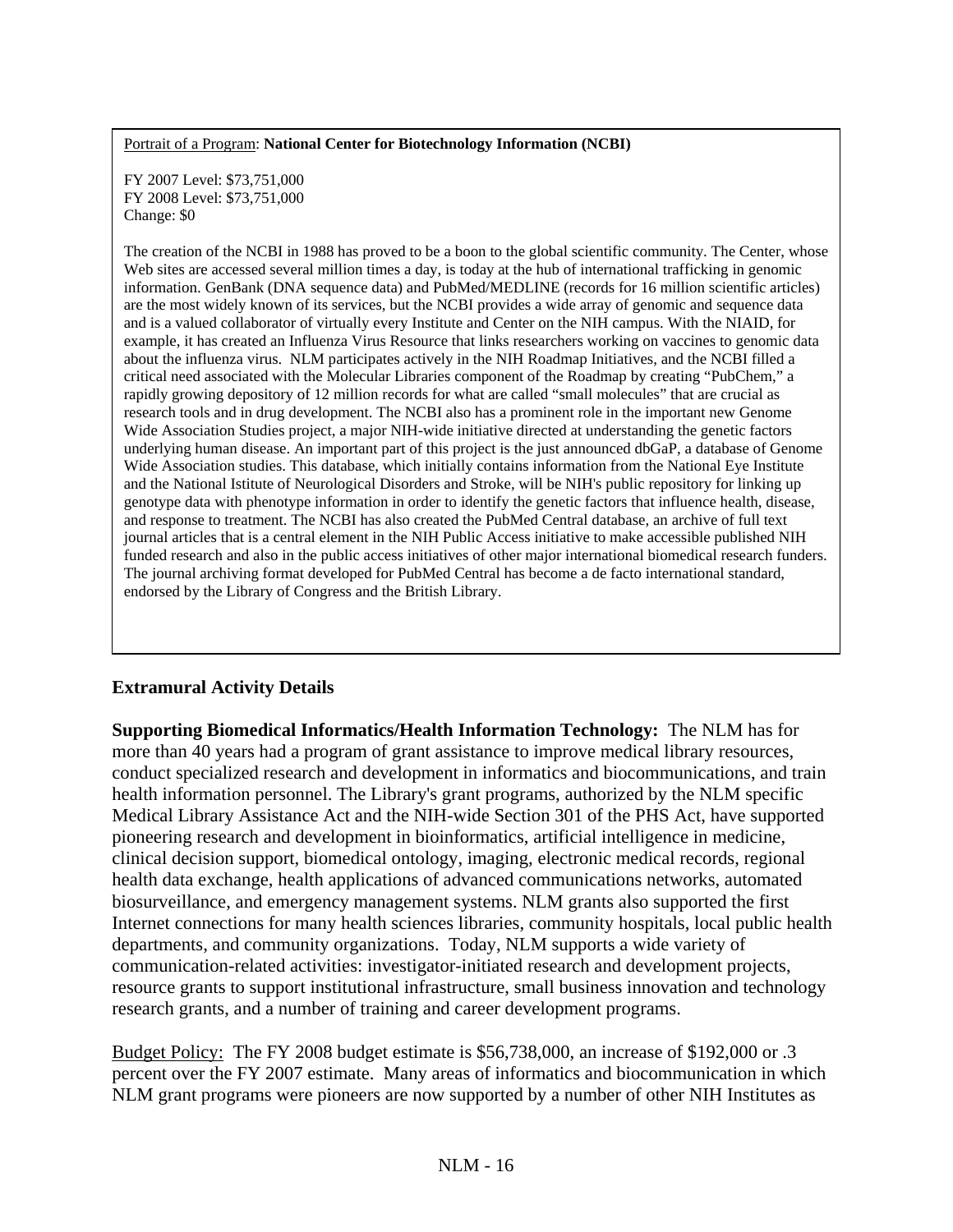well as by the NIH Roadmap Initiative. As a consequence, in FY 2008, NLM is embarking on an innovative direction in which it is focusing its extramural budget on high-risk, high-payoff projects and on key areas of need in biomedical computing not covered by other grant programs. NLM also supports projects to improve health literacy through its extramural funding mechanisms. Projects to improve patient access to health information, increase understanding of literacy requirements in consumer health information, and encourage healthy behavior for prevention and for treatment are examples. NLM's Extramural Programs also has a role in the NIH Roadmap Initiative to fund National Centers for Biomedical Computing. This program is supporting a small number of Centers (currently seven) that will serve the needs for high-end computing and informatics of medical organizations and research groups around the country. It is seen as essential for applying the genomic sciences to clinical medicine. NLM is contributing funds for this program and the staff of NLM's Division of Extramural Programs are involved in its management. NLM is administering one Center, "Informatics Integrating the Bench and Bedside," based at Harvard's Brigham and Women's Hospital.

#### Portrait of a Program: **Support of Informatics Training**

FY 2007 Level: \$15,194,000 FY 2008 Level: \$15,498,000 Change: +\$304,000

Through its Extramural Programs Division, NLM remains the principal source of support nationally for research training in the field of biomedical informatics. Informatics requires knowledge of biology and medicine as well as of computer and information sciences, engineering, and human behavior. Support for informatics training is especially important as rapidly moving technology in health care and biomedical research requires investigators who understand biomedicine as well as fundamental problems of knowledge representation, decision support, translational research, and human-computer interface. Eighteen five-year institutional training grants from NLM support some 300 pre-doctoral, post-doctoral, and short-term trainees across the country. There is at the present time a special recruitment effort to increase diversity among the trainees.

### **Research Management and Support**

NLM RMS activities provide administrative, budgetary, logistical, and scientific support for the NLM's basic library services, intramural research programs and the review, award and monitoring of research grants and training awards. RMS functions also include strategic planning, coordination, and evaluation of NLM's programs, regulatory compliance, international coordination and liaison with other Federal agencies, Congress, and the public. Included within this activity are: the Director and his immediate staff, the Office of Extramural Programs, the Office of Administrative Management, the Office of Health Information Programs Development, and the Office of Communications and Public Liaison.

Budget Policy: The FY 2008 budget estimate for RMS is \$9,298,000 million, an increase of \$92,000 or 1 percent from the FY 2007 estimate. The focus of these activities will continue to be the coordination of NLM's activities and policies and the development and administration of NLM's grant activities.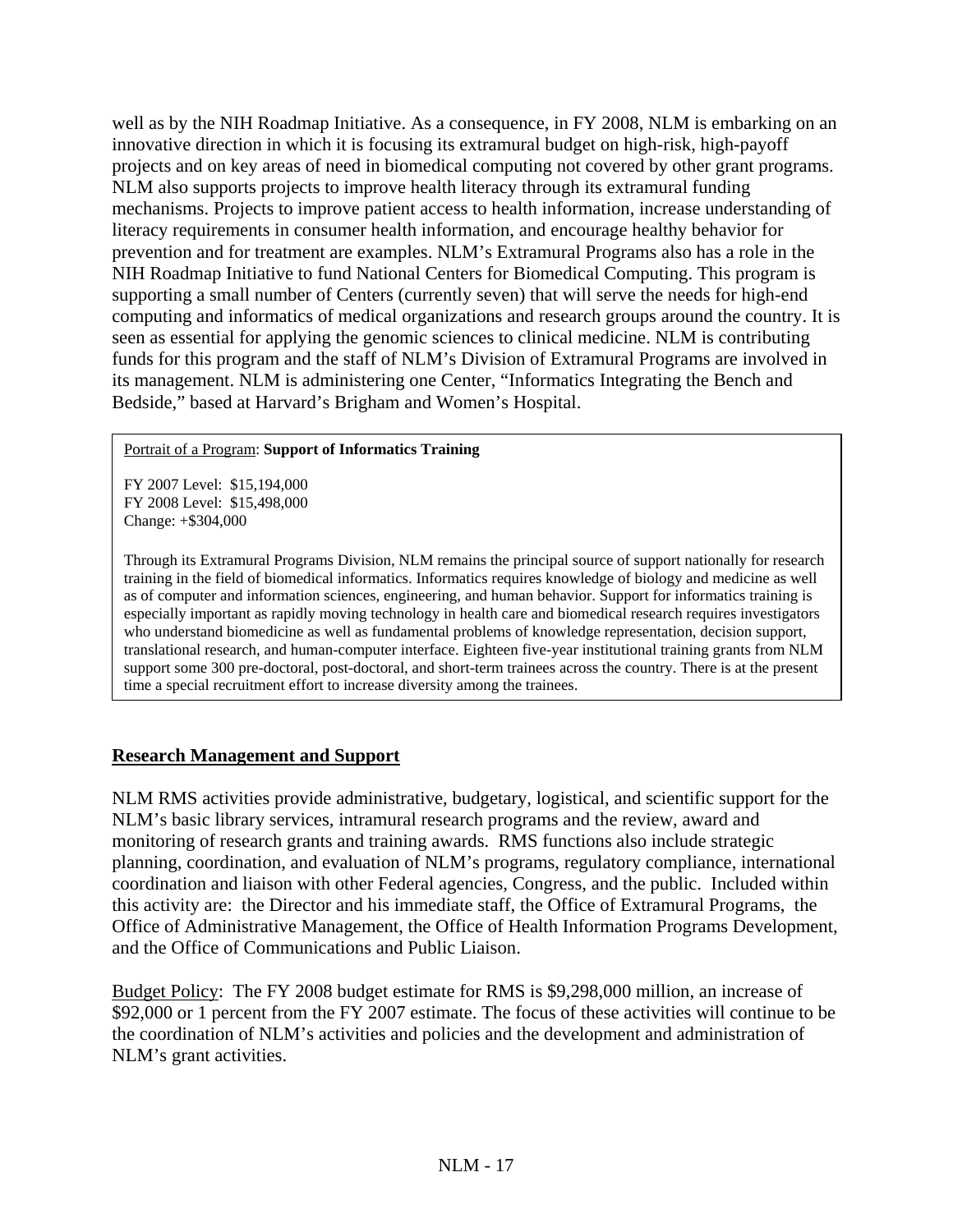|      |                                                  | FY 2007              | FY 2008      | Increase or  |
|------|--------------------------------------------------|----------------------|--------------|--------------|
|      |                                                  | Continuing Resoluion | Estimate     | Decrease     |
|      | Total compensable workyears:                     |                      |              |              |
|      | Full-time employment                             | 662                  | 671          | 9            |
|      | Full-time equivalent of overtime & holiday hours | 3                    | 3            | $\Omega$     |
|      | Average ES salary                                | \$162,836            | \$168,535    | 5,699        |
|      | Average GM/GS grade                              | 10.7                 | 10.7         |              |
|      | Average GM/GS salary                             | \$76,542             | \$78,838     | 2,296        |
|      | Average salary, grade established by act of      |                      |              |              |
|      | July 1, 1944 (42 U.S.C. 207)                     | \$73,974             | \$76,563     | 2,589        |
|      | Average salary of ungraded positions             | 113,627              | 117,036      | 3,409        |
|      |                                                  | FY 2007              | FY 2008      | Increase or  |
|      | OBJECT CLASSES                                   | Continuing Resoluion | Estimate     | Decrease     |
|      | Personnel Compensation:                          |                      |              |              |
| 11.1 | <b>Full-Time Permanent</b>                       | \$49,235,000         | \$52,011,000 | 2,776,000    |
|      | 11.3 Other than Full-Time Permanent              | 5,011,000            | 5,220,000    | 209,000      |
|      | 11.5 Other Personnel Compensation                | 1,748,000            | 1,821,000    | 73,000       |
| 11.7 | Military Personnel                               | $\Omega$             | $^{(1)}$     |              |
|      | 11.8 Special Personnel Services Payments         | 1,263,000            | 1,316,000    | 53,000       |
|      | <b>Total, Personnel Compensation</b>             | 57,257,000           | 60,368,000   | 3,111,000    |
| 12.0 | <b>Personnel Benefits</b>                        | 14,068,000           | 14,859,000   | 791,000      |
|      | 12.2 Military Personnel Benefits                 | 0                    | 0            | $\Omega$     |
|      | 13.0 Benefits for Former Personnel               | 0                    | $\Omega$     | 0            |
|      | <b>Subtotal, Pay Costs</b>                       | 71,325,000           | 75,227,000   | 3,902,000    |
|      | 21.0 Travel & Transportation of Persons          | 1,300,000            | 1,100,000    | $-200,000$   |
|      | 22.0 Transportation of Things                    | 169,000              | 150,000      | $-19,000$    |
|      | 23.1 Rental Payments to GSA                      | 4,000                | $\Omega$     | $-4,000$     |
| 23.2 | Rental Payments to Others                        | 50,000               | 50,000       | $\Omega$     |
| 23.3 | Communications, Utilities &                      |                      |              |              |
|      | Miscellaneous Charges                            | 1,700,000            | 1,800,000    | 100,000      |
|      | 24.0 Printing & Reproduction                     | 200,000              | 175,000      | $-25,000$    |
|      | 25.1 Consulting Services                         | 44,306,000           | 42,591,000   | $-1,715,000$ |
|      | 25.2 Other Services                              | 44,847,000           | 42,500,000   | $-2,347,000$ |
| 25.3 | Purchase of Goods & Services from                |                      |              |              |
|      | <b>Government Accounts</b>                       | 48,772,000           | 49,200,000   | 428,000      |
| 25.4 | Operation & Maintenance of Facilities            | 1,157,000            | 1,200,000    | 43,000       |
| 25.5 | Research & Development Contracts                 | 18,300,000           | 15,100,000   | $-3,200,000$ |
|      | 25.6 Medical Care                                | 0                    | $^{(1)}$     |              |
|      | 25.7 Operation & Maintenance of Equipment        | 7,698,000            | 6,500,000    | $-1,198,000$ |
|      | 25.8 Subsistence & Support of Persons            | $\Omega$             | $\Omega$     | $\Omega$     |
|      | 25.0 Subtotal, Other Contractual Services        | 165,080,000          | 157,091,000  | $-7,989,000$ |
| 26.0 | Supplies & Materials                             | 2,100,000            | 2,100,000    |              |
|      | 31.0 Equipment                                   | 18,000,000           | 18,000,000   | 0            |
|      | 32.0 Land and Structures                         | $_{0}$               | 0            |              |
|      | 33.0 Investments & Loans                         | 0                    | 0            |              |
|      | 41.0 Grants, Subsidies & Contributions           | 51,548,000           | 52,722,000   | 1,174,000    |
|      | 42.0 Insurance Claims & Indemnities              | 0                    | 0            |              |
|      | 43.0 Interest & Dividends                        | 0                    | 0            | 0            |
|      | 44.0 Refunds                                     |                      | $\Omega$     |              |
|      | <b>Subtotal, Non-Pay Costs</b>                   | 240,151,000          | 233,188,000  | $-6,963,000$ |
|      | <b>NIH Roadmap for Medical Research</b>          | 2,814,000            | 4,147,000    | 1,333,000    |
|      | <b>Total Budget Authority by Object</b>          | 314,290,000          | 312,562,000  | $-1,728,000$ |

Includes FTEs which are reimbursed from the NIH Roadmap for Medical Research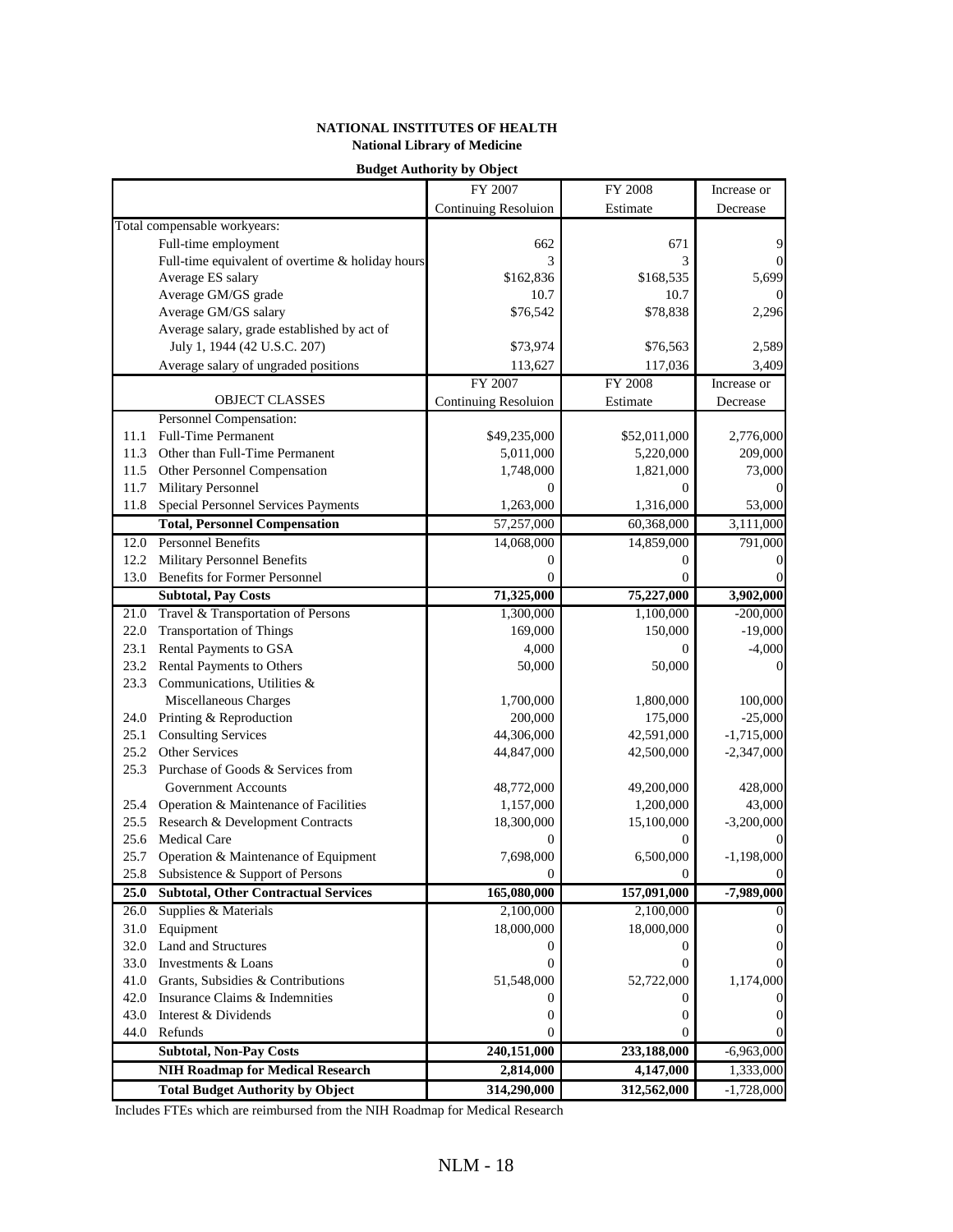# **Salaries and Expenses**

|                                              | FY 2007                      | <b>FY 2008</b>   | Increase or  |
|----------------------------------------------|------------------------------|------------------|--------------|
| <b>OBJECT CLASSES</b>                        | <b>Continuing Resolution</b> | Estimate         | Decrease     |
| <b>Personnel Compensation:</b>               |                              |                  |              |
| Full-Time Permanent (11.1)                   | \$49,235,000                 | \$52,011,000     | 2,776,000    |
| Other Than Full-Time Permanent (11.3)        | 5,011,000                    | 5,220,000        | 209,000      |
| Other Personnel Compensation (11.5)          | 1,748,000                    | 1,821,000        | 73,000       |
| Military Personnel (11.7)                    |                              |                  |              |
| Special Personnel Services Payments (11.8)   | 1,263,000                    | 1,316,000        | 53,000       |
| <b>Total Personnel Compensation (11.9)</b>   | 57,257,000                   | 60,368,000       | 3,111,000    |
| Civilian Personnel Benefits (12.1)           | 14,068,000                   | 14,859,000       | 791,000      |
| Military Personnel Benefits (12.2)           | 0                            | 0                |              |
| Benefits to Former Personnel (13.0)          | 0                            | $\overline{0}$   |              |
| <b>Subtotal, Pay Costs</b>                   | 71,325,000                   | 75,227,000       | 3,902,000    |
| Travel $(21.0)$                              | 1,300,000                    | 1,100,000        | $-200,000$   |
| Transportation of Things (22.0)              | 169,000                      | 150,000          | $-19,000$    |
| Rental Payments to Others (23.2)             | 50,000                       | 50,000           |              |
| Communications, Utilities and                |                              |                  |              |
| Miscellaneous Charges (23.3)                 | 1,700,000                    | 1,800,000        | 100,000      |
| Printing and Reproduction (24.0)             | 200,000                      | 175,000          | $-25,000$    |
| <b>Other Contractual Services:</b>           |                              |                  |              |
| Advisory and Assistance Services (25.1)      | 44,306,000                   | 42,591,000       | $-1,715,000$ |
| Other Services (25.2)                        | 44,847,000                   | 42,500,000       | $-2,347,000$ |
| Purchases from Govt. Accounts (25.3)         | 0                            | 0                |              |
| Operation & Maintenance of Facilities (25.4) | 1,157,000                    | 1,200,000        | 43,000       |
| Operation & Maintenance of Equipment (25.7)  | 7,698,000                    | 6,500,000        | $-1,198,000$ |
| Subsistence & Support of Persons $(25.8)$    | $\overline{0}$               | $\boldsymbol{0}$ |              |
| <b>Subtotal Other Contractual Services</b>   | 98,008,000                   | 92,791,000       | $-5,217,000$ |
| Supplies and Materials (26.0)                | 2,100,000                    | 2,100,000        |              |
| <b>Subtotal, Non-Pay Costs</b>               | 103,527,000                  | 98,166,000       | $-5,361,000$ |
| <b>Total, Administrative Costs</b>           | 174,852,000                  | 173,393,000      | $-1,459,000$ |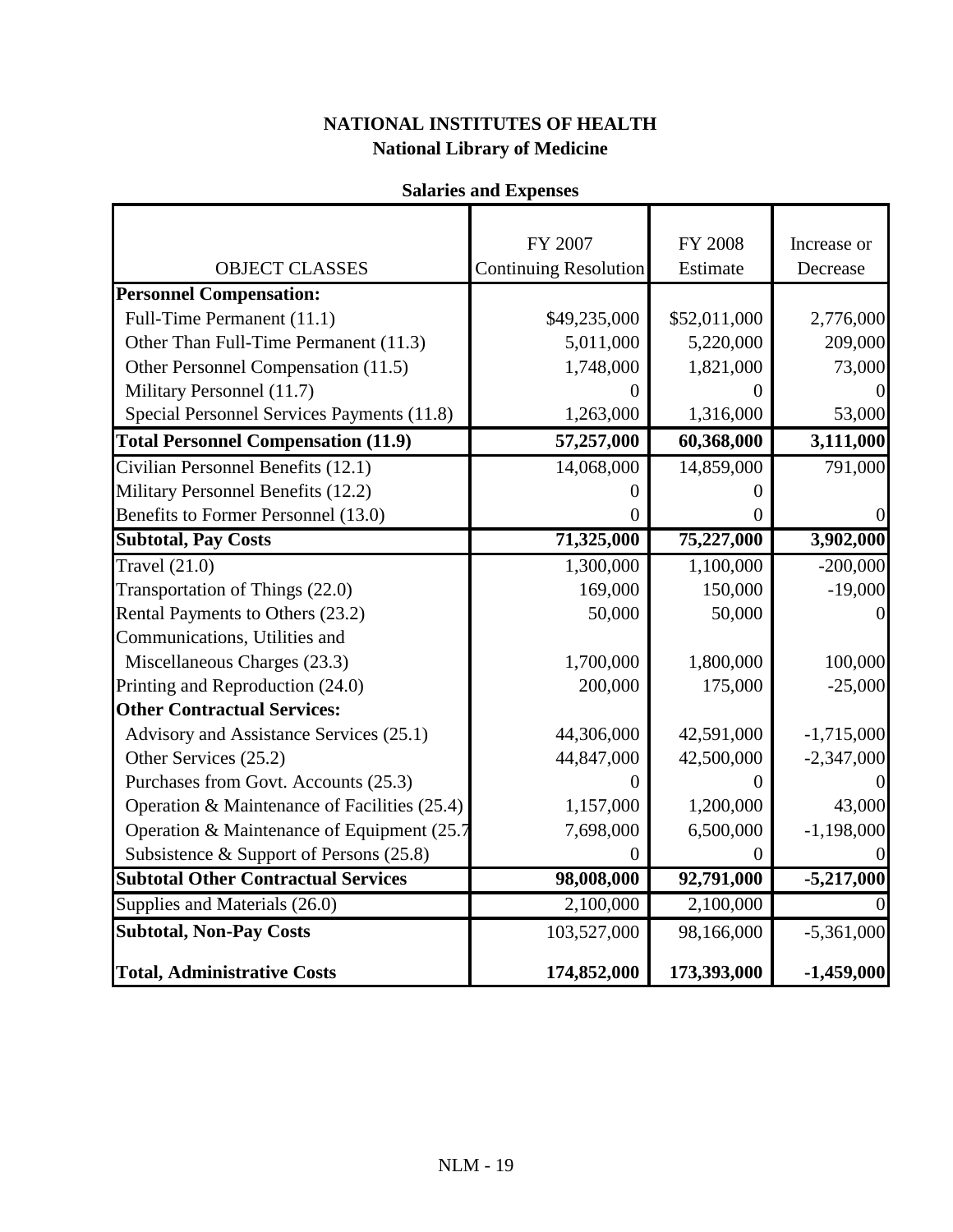|                              |                           |                       | National Library of Medicine   |                                  |                           |                                   |
|------------------------------|---------------------------|-----------------------|--------------------------------|----------------------------------|---------------------------|-----------------------------------|
|                              |                           |                       | <b>Authorizing Legislation</b> |                                  |                           |                                   |
|                              | Other Citation<br>PHS Act | U.S. Code<br>Citation | 2007 Amount<br>Authorized      | Continuing Resolution<br>FY 2007 | 2008 Amount<br>Authorized | <b>Budget Estimate</b><br>FY 2008 |
| Research and Investigation   | Section 301               | 42§241                | Indefinite                     |                                  | Indefinite                |                                   |
| National Library of Medicine | Section 41B               | 42§285b               |                                |                                  |                           |                                   |
| National Library of Medicine | Section 402(a)            | P.L.-109-482          | Indefinite                     | \$314,290,000                    | Indefinite                | \$312,562,000                     |
|                              |                           |                       |                                |                                  |                           |                                   |
| Total, Budget Authority      |                           |                       |                                | 314,290,000                      |                           | 312,562,000                       |
|                              |                           |                       |                                |                                  |                           |                                   |

NLM - 20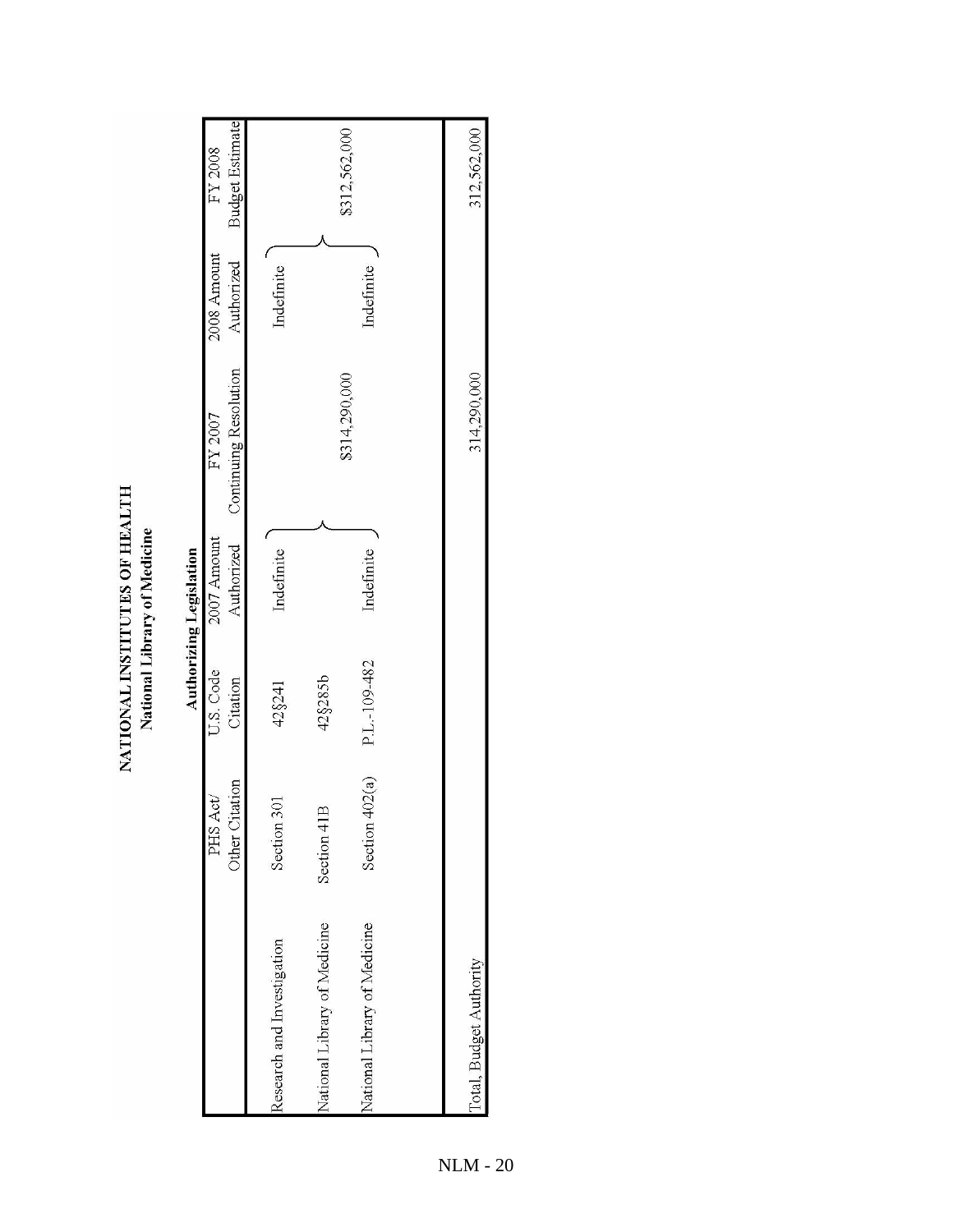| Fiscal     | <b>Budget Estimate</b> | House            | Senate           |                              |
|------------|------------------------|------------------|------------------|------------------------------|
| Year       | to Congress            | Allowance        | Allowance        | Appropriation 1/             |
| 1999       | 170,738,000 2/         | 176,492,000      | 181,309,000      | 180,742,000                  |
| Rescission | $\boldsymbol{0}$       | $\boldsymbol{0}$ | $\boldsymbol{0}$ | (120,000)                    |
| 2000       | 185,654,000 2/         | 202,027,000      | 210,183,000      | 215,214,000                  |
| Rescission |                        |                  |                  | (1,146,000)                  |
| 2001       | 230,135,000 2/         | 256,281,000      | 256,953,000      | 246,801,000                  |
| Rescission |                        |                  |                  | (399,000)                    |
| 2002       | 275,725,000            | 273,610,000      | 281,584,000      | 277,658,000                  |
| Rescission |                        |                  |                  | (1,567,000)                  |
| 2003       | 313,534,000            | 313,534,000      | 331,443,000      | 302,099,000                  |
| Rescission |                        |                  |                  | (1,964,000)                  |
| 2004       | 315,401,000            | 315,401,000      | 319,396,000      | 311,635,000                  |
| Rescission |                        |                  |                  | (2,520,000)                  |
| 2005       | 316,947,000            | 316,947,000      | 316,900,000      | 317,947,000                  |
| Rescission |                        |                  |                  | (2,801,000)                  |
| 2006       | 318,091,000            | 318,091,000      | 327,247,000      | 318,091,000                  |
| Rescission |                        |                  |                  | (3,181,000)                  |
| 2007       | 313,269,000            | 313,269,000      | 315,294,000      | 314,290,000<br>$\frac{3}{2}$ |
| 2008       | 312,562,000            |                  |                  |                              |

**Appropriations History**

1/ Reflects enacted supplementals, rescissions, and reappropriations.

 $\frac{2}{\sqrt{2}}$  Excludes funds for HIV/AIDS research activities consolidated in the NIH Office of AIDS Research

3/ Annualized current rate.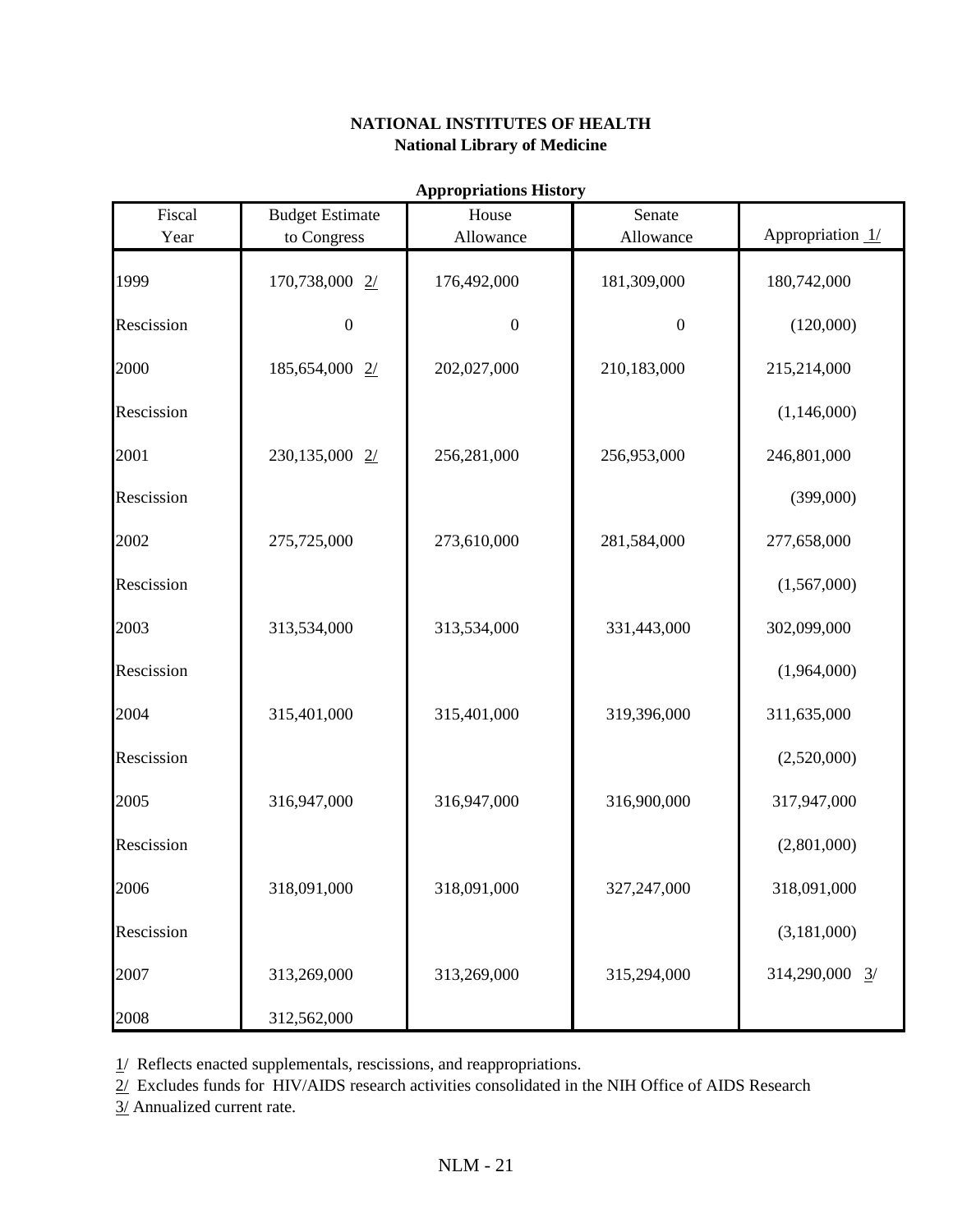| OFFICE/DIVISION                                                                                                                                                        | FY 2006<br>Actual   | FY 2007<br><b>Continuing Resolution</b> | FY 2008<br>Estimate |  |
|------------------------------------------------------------------------------------------------------------------------------------------------------------------------|---------------------|-----------------------------------------|---------------------|--|
|                                                                                                                                                                        |                     |                                         |                     |  |
| Division of Library Operations                                                                                                                                         | 322                 | 322                                     | 322                 |  |
| Lister Hill National Center for Biomedical Comm                                                                                                                        | 68                  | 68                                      | 68                  |  |
| National Center for Biotechnology Information                                                                                                                          | 155                 | 161                                     | 170                 |  |
| Division of Specialized Information Services                                                                                                                           | 35                  | 35                                      | 35                  |  |
| Office of the Director/Administration                                                                                                                                  | 62                  | 62                                      | 62                  |  |
| Division of Extramural Programs                                                                                                                                        | 14                  | 14                                      | 14                  |  |
|                                                                                                                                                                        |                     |                                         |                     |  |
| Total                                                                                                                                                                  | 656                 | 662                                     | 671                 |  |
| Includes FTEs which are reimbursed from the NIH Roadmap for Medical Research<br>FTEs supported by funds from Cooperative<br><b>Research and Development Agreements</b> | (0)                 | (0)                                     | (0)                 |  |
| <b>FISCAL YEAR</b>                                                                                                                                                     | Average GM/GS Grade |                                         |                     |  |
| 2004<br>2005<br>2006<br>2007                                                                                                                                           |                     | 10.6<br>10.9<br>10.9<br>10.9            |                     |  |
| 2008                                                                                                                                                                   | 10.7                |                                         |                     |  |

## **Details of Full-Time Equivalent Employment (FTEs)**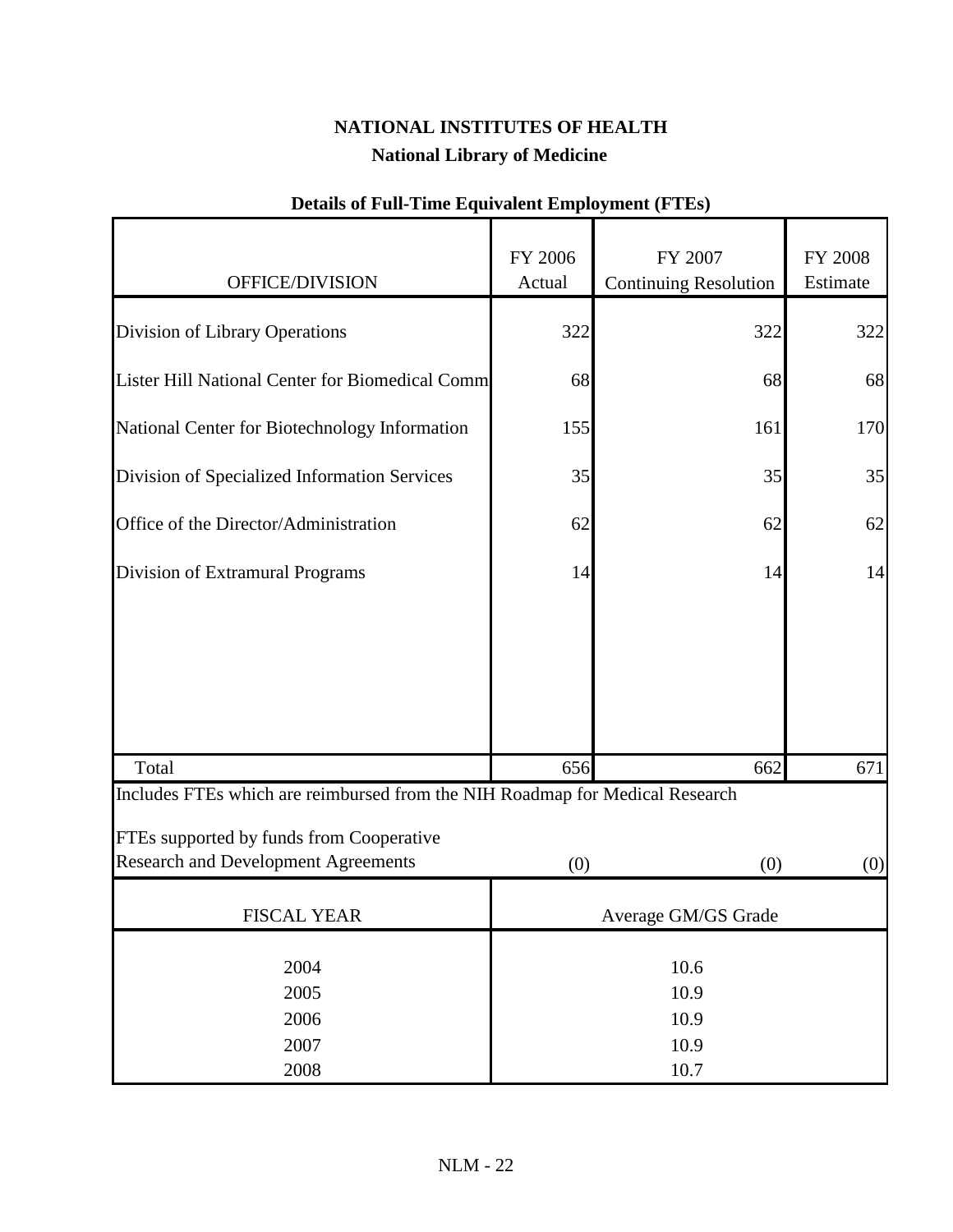|                                  | FY 2006        | FY 2007                      | FY 2008        |
|----------------------------------|----------------|------------------------------|----------------|
| <b>GRADE</b>                     | Actual         | <b>Continuing Resolution</b> | Estimate       |
| <b>Total, ES Positions</b>       | $\overline{5}$ | 5                            |                |
| Total, ES Salary                 | 786,643        | 814,176                      | 842,672        |
| $GM/GS-15$                       | 33             | 33                           | 33             |
| $GM/GS-14$                       | 48             | 48                           | 48             |
| $GM/GS-13$                       | 114            | 114                          | 114            |
| $GS-12$                          | 137            | 137                          | 137            |
| $GS-11$                          | 34             | 34                           | 34             |
| $GS-10$                          | 3              | 3                            | 3              |
| $GS-9$                           | 28             | 28                           | 28             |
| $GS-8$                           | 61             | 61                           | 61             |
| $GS-7$                           | 29             | 29                           | 29             |
| $GS-6$                           | 10             | 10                           | 10             |
| $GS-5$                           | 4              | 4                            | $\overline{4}$ |
| $GS-4$                           | 23             | 23                           | 23             |
| $GS-3$                           | 13             | 13                           | 13             |
| $GS-2$                           | 7              | 7                            | 7              |
| $GS-1$                           |                | 2                            |                |
| Subtotal                         | 546            | 546                          | 546            |
| Grades established by Act of     |                |                              |                |
| July 1, 1944 (42 U.S.C. 207):    |                |                              |                |
| <b>Assistant Surgeon General</b> | $\theta$       | $\theta$                     | $\Omega$       |
| <b>Director Grade</b>            | $\Omega$       | $\Omega$                     | 0              |
| Senior Grade                     |                |                              |                |
| Full Grade                       | 0              | $\Omega$                     | O              |
| Senior Assistant Grade           |                |                              |                |
| <b>Assistant Grade</b>           | $\theta$       | $\theta$                     | 0              |
| Subtotal                         | $\overline{2}$ | 2                            | 2              |
| Ungraded                         | 168            | 174                          | 183            |
| Total permanent positions        | 649            | 655                          | 664            |
| Total positions, end of year     | 721            | 727                          | 736            |
| Total full-time equivalent (FTE) |                |                              |                |
| employment, end of year          | 656            | 662                          | 671            |
| Average ES salary                | 157,329        | 162,836                      | 168,535        |
| Average GM/GS grade              | 10.7           | 10.7                         | 10.7           |
| Average GM/GS salary             | 74,573         | 76,542                       | 78,838         |

#### **Detail of Positions**

Includes FTEs which are reimbursed from the NIH Roadmap for Medical Research.